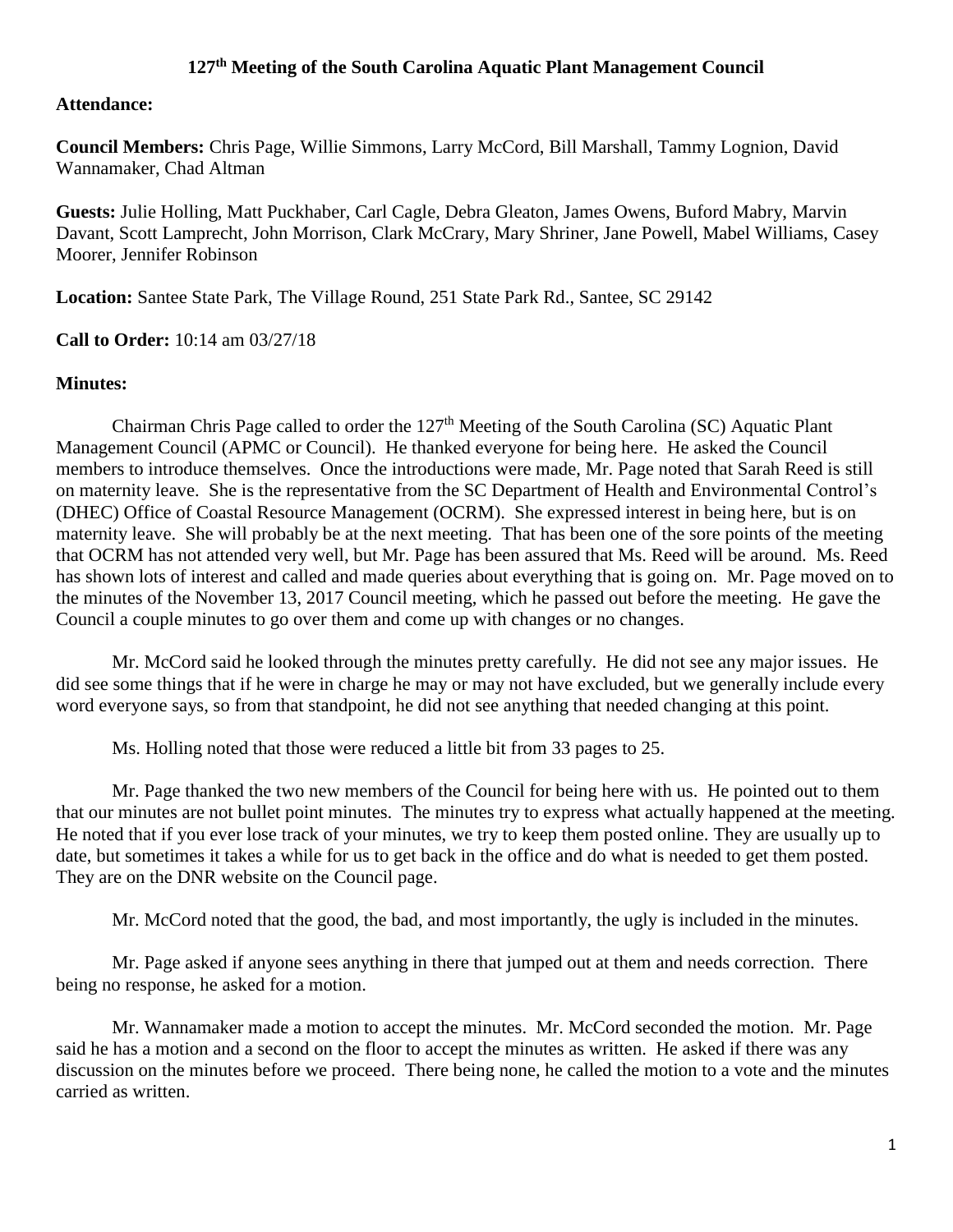Mr. Page moved on to the public comments section of the agenda. He noted there were a few people present. Normally, this time is reserved for people that make the time to show up. Although Mr. Page prefers that people send him an email requesting to speak at the meeting, we have never held anyone back from speaking if they have not done so. Your presence and opinions are valued. He asked if there were any public comments from the floor.

Mr. Buford Mabry introduced himself and noted he is retired from the SC Department of Natural Resources (DNR), but he came here because he is a waterfowl hunter. He hoped that sometime during this discussion, we would hear from Mr. McCord about the spraying that has been done on the Santee Cooper (S-C) lakes and what progress has been made.

Mr. Page noted that was why he took the paperwork back from Mr. Mabry. He forgot to print two copies of the information. He will return it at the end of the meeting.

Mr. McCord said we would be discussing that in some depth, including the results and what we plan on doing in the future.

Mr. Page said he was going to put that in new items, but could go ahead and make that report. For those of you that did not know, part of the DNR and S-C plan in Lake Marion and Moultrie is to significantly reduce cutgrass. The plan lists 500 acres, but that gives us a little leeway to do some work. We have worked the past couple years in conjunction with the Waterfowl Association, Pintail Partners, S-C and DNR to do some significant aerial spraying of giant cutgrass or wild rice, which is *Zizaniopsis*. It forms dense stands that choke out fish spawning areas and waterfowl areas. When there is thick cutgrass, there is no other vegetation or open water. It just fills in an area or cove flat. He noted there is one hunter here that has been out there and says it looks pretty good. We also work with the US Fish and Wildlife Service (FWS) on the refuge. Last year, we treated about 491 acres. We presented that information to the Waterfowl Association earlier this year. They were thankful and asked us to expand that in the future years. They even offered up some money, which we gratefully accept at any time, to help with doing the work. This past year, we did 685 acres from S-C's perspective in mostly open lake areas and DNR did 300 acres, so we did roughly 985 acres total out there this year. Some of those areas were not new. Some of those were re-treats of the previous year's treatment areas to open them up more. Mr. Page noted the treatments included the Wildlife Management Areas (WMAs), Hickory Top and some of the other areas. He thanked Ms. Moorer, as she was the ground reference person that got the helicopters to where they were supposed to go every single time. She did a lot of the upfront leg work with the mapping of the S-C lakes, to look at and find those areas. Then she made sure they were spraying the right areas

Mr. McCord noted that Ms. Moorer is the supervisor of S-C's Biological Services group, which is responsible for aquatic plant control and other lake management issues. He noted, for the people who have read the plans over the years, that the majority of what we, as a Council, S-C and DNR deal with, is invasive vegetation, most of which is not native. Although giant cutgrass is native, it can be problematic, as many of you that have been out on the lake know. It can take over areas of native vegetation that are more beneficial to waterfowl and fisheries. Although it does provide some nesting habitat for some songbirds, the number of acres treated is by no means all the giant cutgrass that is out there. There is plenty of it out there and there are lots of other habitat for those birds to nest in. This allows us to cut back on some of these large monocultures of giant cutgrass that really do not provide beneficial habitat for anything. He has been out and looked at a lot of the areas that have been treated over the last couple years and they really look good. A lot of native vegetation is coming back in those areas and it should be considerably more beneficial habitat than before this cooperative work was started.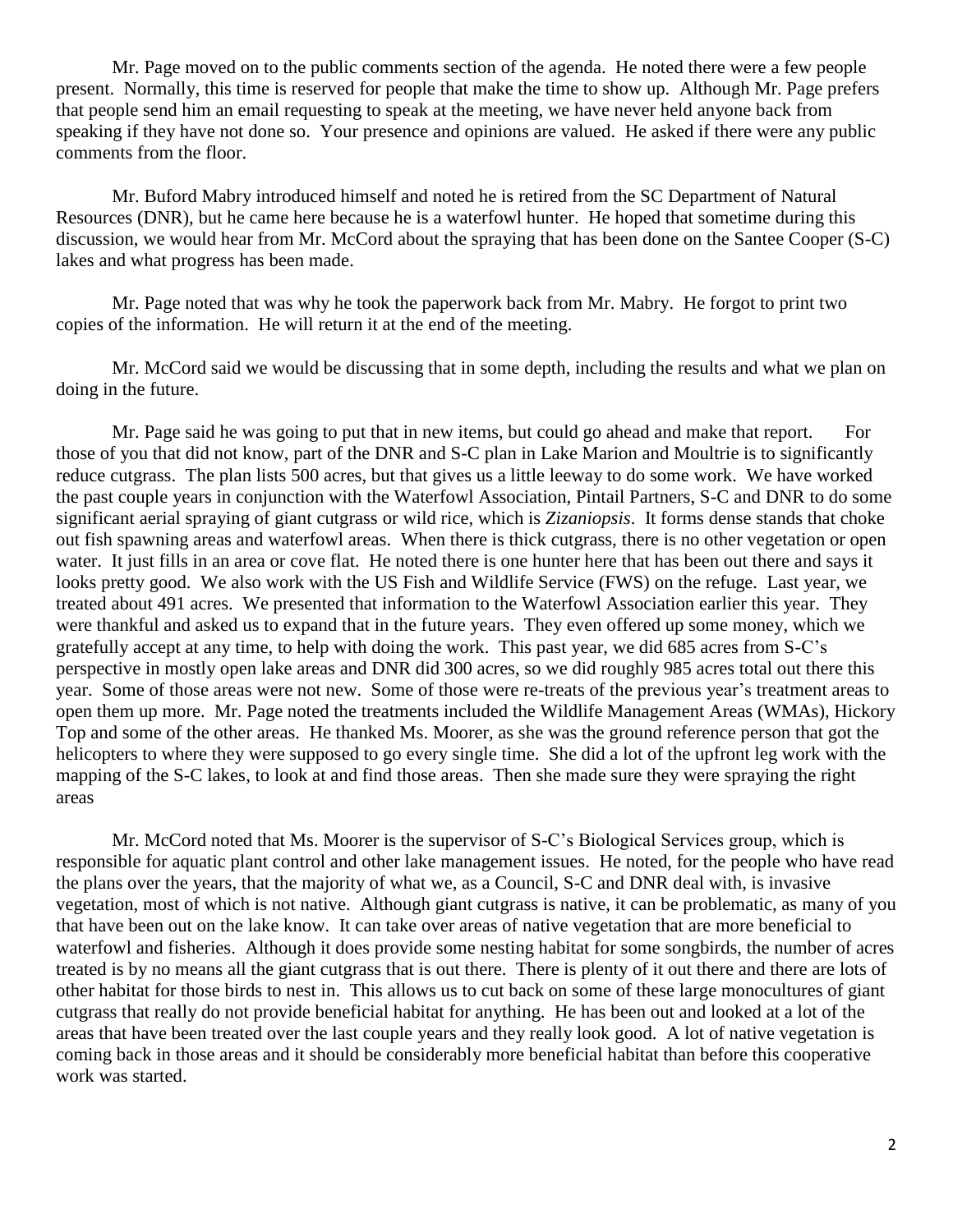Mr. Page asked Mr. Lamprecht if he could speak to the potential fish habitat in those treated areas. Mr. Lamprecht said giant cutgrass is good habitat when it rings the shoreline, but those monotypic stands just take acres and acres out of production. These openings, in time, will be really great improvements. You need water flow. Some of those areas get stagnant as a result of those monotypic stands and it just does not support fish. That is strictly from my perspective as a fisheries biologist and does not have anything to do with waterfowl.

Mr. Page said that these treatments are done for both waterfowl and fisheries purposes from the DNR's and S-C's perspective. It increases habitat. There are approximately 4000-6000 acres of cutgrass on the lakes. He thinks our plan says 4300 acres, but that may be a little conservative. He thinks of cutgrass as Mother Nature's way of taking something back from you. If you dig a pond and you start to get cutgrass, it is going to get a lot of sedimentation around it and it starts filling it back up. So, she is trying to fill it back up and we are trying hard not to let her fill it back up. That is a habitat issue in itself. No water versus having water. He asked if there were any questions.

Mr. Marshall asked what depth of water *Zizaniopsis* could inhabit. Mr. Page stated, in his experience, *Zizaniopsis* comes in about 3-4 feet max. Some established plants may be found in some deeper water. It's all according to how much fluctuation you have in the water.

Ms. Moorer said there are sediment issues, too. Mr. McCord noted that is the key to the S-C system. It has constant water level fluctuations and the plants tend to move out into a little bit deeper water. If the lake or pond level stays constant, you can actually control cutgrass with water level manipulation. That opportunity is not available in the S-C system. For a shoreline plant, it really can move into some areas that are reasonably deep based on water level fluctuations that allow it to move.

Mr. Page said we have done some other work in areas like Samworth, where they had some impoundments that have basically filled in some over the years and they are starting to get a lot of cutgrass in those areas. Those areas have been sprayed aerially. He said the Wildlife Division is paying the bill but running it through our program because we have the connections with the helicopters and the herbicide people to get everything right.

Mr. McCrary asked if the Hickory Top spraying is it going to be an annual schedule and if it will be done at the same time every year.

Mr. Page said it would be treated as needed. We think we have done roughly about 25 percent of what is out there in some important areas. We going to continue to monitor that and you are going to see touchup treatments to prevent it from reestablishing itself. We have done Hickory Top twice already. We will probably wait this year. We may go in at the end of the year and see what it looks like. We may have to treat some more or a different problem species. What happens a lot of times is when you eliminate cutgrass, the next thing that moves in may be primrose or alligator weed. Then you have the same problem all over again, although not quite as difficult. The ideal situation would be to get water back on those flats and have some of the native species move back in that are good for waterfowl and fisheries, but do not really restrict water flow.

Mr. McCrary discussed the area of Hickory Top and the area that was sprayed, giving its local name. He noted the water flow access in there would be just downstream of the Hickory Top boat ramp. He said there is a little slough that takes you back in there that is completely blocked off and even the mud boats cannot get in there. He thought the water flows back down towards the back side of Jack's Creek and asked if there was much of a flow in there now. Mr. Simmons said there is some, but not a lot.

Mr. McCord said those are some of the issues we are looking at with this overall program. We are trying to open up some of those areas. He noted that Mr. Lamprecht has an area in Hickory Top that used to be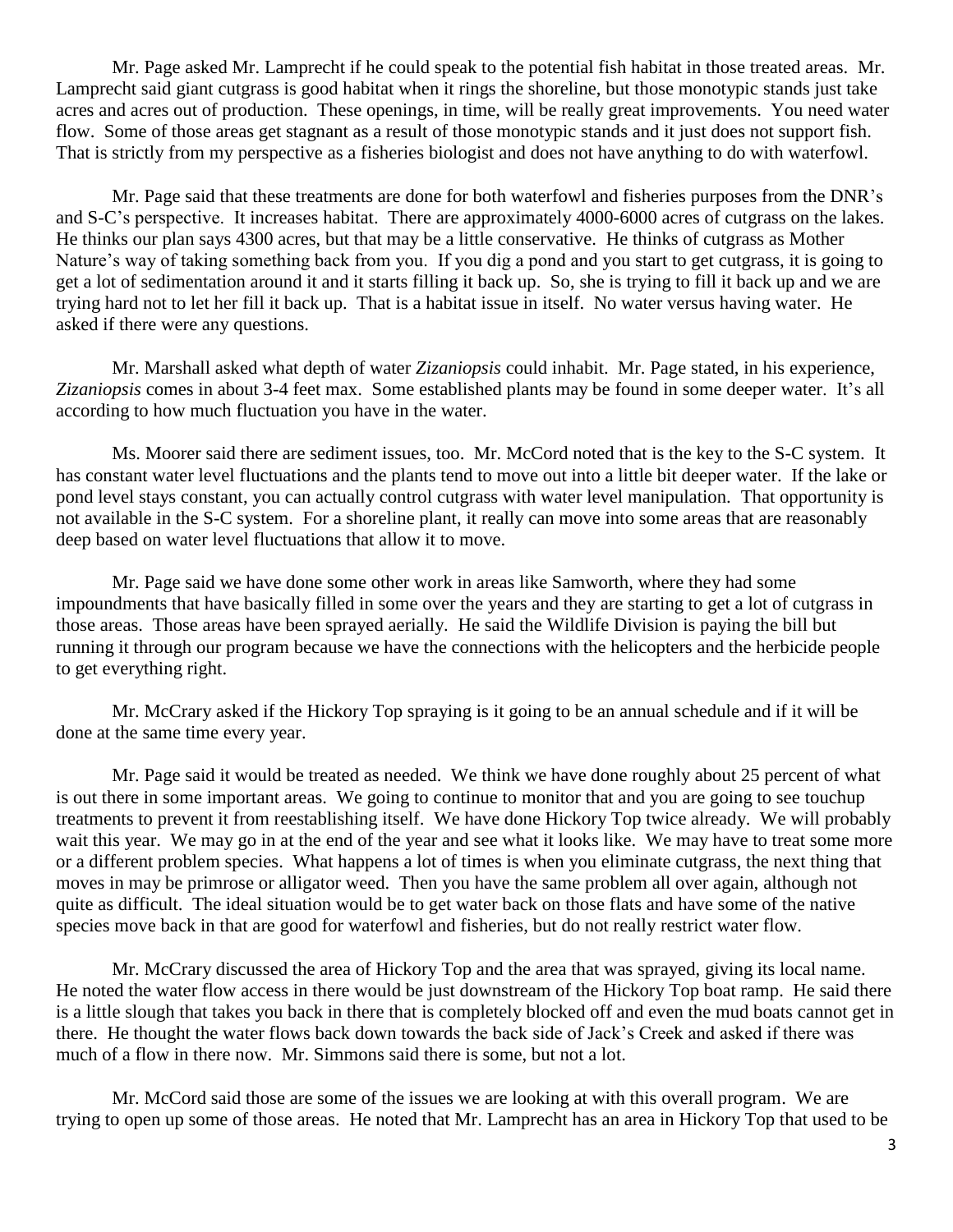a good area for collecting fish for their studies. It has grown all up and there is very little water flow in there now. That is where we are hoping to go with some of this. We want to open up some open areas, but also to increase water flow though some of these areas so they will remain open. The area you are talking about is just an area we will continue looking at and see what we can do to try to open it up.

Mr. McCrary said he has flown a drone over that area. If you look at that area, it is almost shaped like an egg. It is oval shaped and thicker down towards the Jack's Creek side. All that cutgrass is really, really thick on the Jack's Creek side. It is not very thick on the perimeter of the bank and back up towards Hickory Top, but if you look at it like an egg, at the bottom of the egg is real thick in cutgrass that would prevent flow.

Mr. Page asked Mr. McCrary if he could send us some photographs and indicate the area on a map when you fly over those areas. That will be highly beneficial to both S-C and us. Ms. Moorer noted that the SC Waterfowl Association (SCWA) gave us a list of areas of concern and we went to those areas and surveyed by airboat, but with airboats, you can only get so far.

Mr. McCrary said that does not provide a good perspective. You cannot see what you are looking at. With the drone, like I said, you can see that it is thin along the edges and up toward the Hickory Top dirt road, but towards the Jack's Creek side, it's hundreds of acres.

Ms. Moorer asked that Mr. McCrary share that information with us. We could GPS it. If we have the opportunity to fly it for a survey this year, that will allow us see even more. But to his question about timing, we are usually treating cutgrass in the fall. That is because of the biology of the plant. Whenever it starts cooling down, the chemicals will move down to the roots. That is why we schedule in the fall and not early spring. This year, we did bump up against one of the hunting openings, I believe youth day of duck season. We schedule that the best we can by looking at the regulations, but weather does play a big role in getting the helicopter here and on the ground and mobilizing everything for a week. It took us about a week to spray. We try to move those areas around and go to areas where we know people are not hunting.

Mr. Page said the simple answer to Mr. McCrary's question is yes, we are going to continue to monitor and do more work. We did that main slough into Hickory Top, but the process is going to include some of those little side channels in the future. Mr. Simmons noted that they are watching that area constantly. What we have already sprayed, we have already seen some good response and it is going to be something that is going to be dynamic, so it will change as time goes on.

Mr. McCrary asked if you could burn that sawgrass and then spray it if the lake dropped out four feet. Mr. Page said he had it reversed. You want to spray it first, then burn it later to get rid of the detritus. You always spray before you burn. You spray and give the herbicide long enough time to absorb into the roots, then you come back to get rid of it faster, you can eliminate it by burning those areas. I do not know how much burning you can do on Hickory Top in some of those areas.

Mr. McCord said that individuals have tried burning cutgrass for years and years. The Low Falls area is a good example. The big issue with trying to burn cutgrass, even in the coastal areas where they are trying to manage it, is that cutgrass takes up a lot of water and even though it looks like completely dead and brown, it has a lot of water in the tissue. It will burn the tops off it, but it does not really take out what is blocking your access to those areas, so herbicide treatment is the most effective thing. As Mr. Page just said, that does not remove the vegetation. It still has to have time to decompose and fall apart. In certain areas, burning is a good idea after that. The difficulty in trying to burn areas up around Hickory Top is that you have no way of keeping the fire from potentially getting out of control and getting on the islands and burning vegetation you do not want to burn. You cannot go out and plow a firebreak like you can on high ground. Burning is generally not a good idea. Isolated areas, like on the Santee WMA, they have areas where they can burn. It is all self-contained and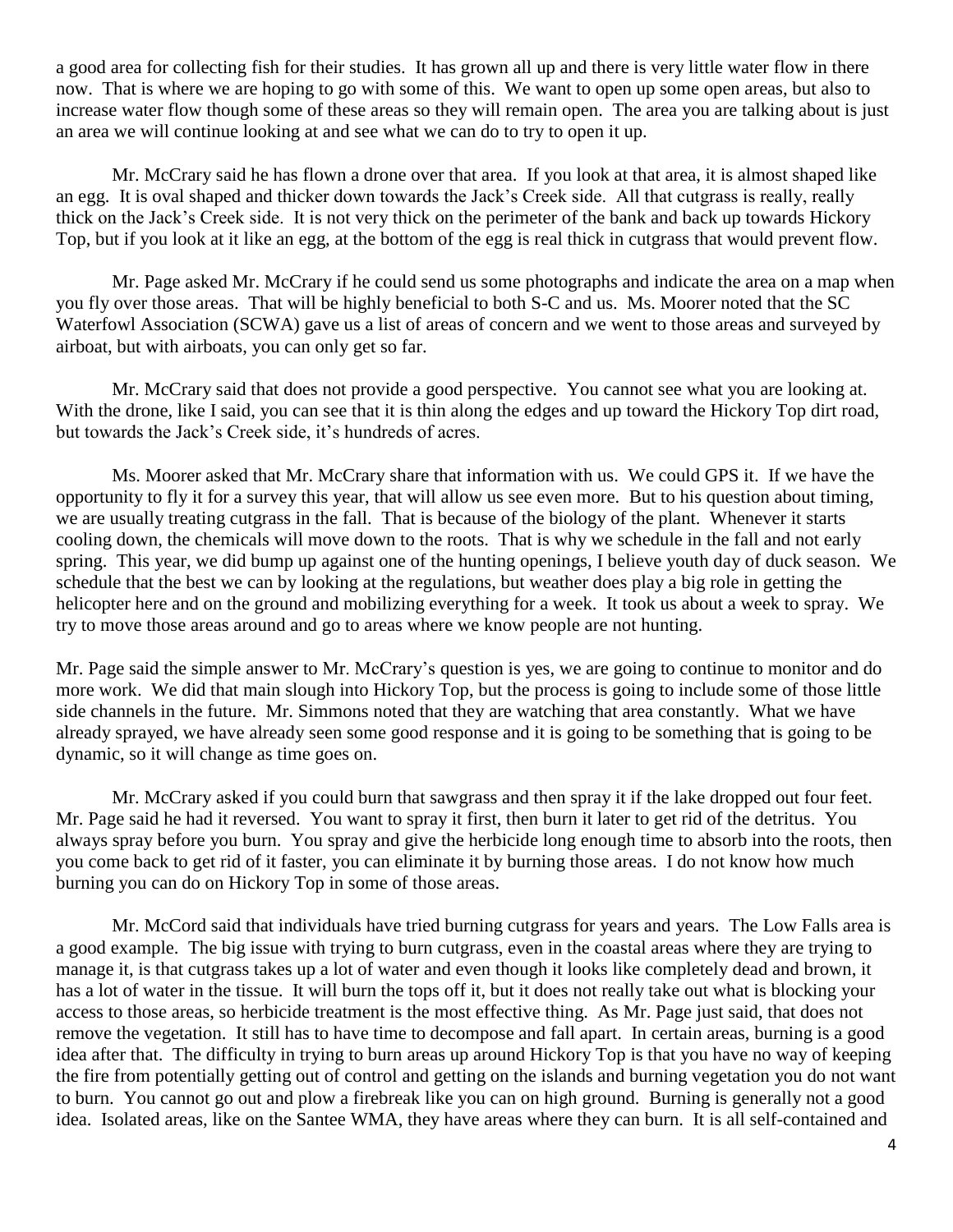surrounded by water. But they have issues trying to burn that area a lot of times, too. Hickory Top is just a little bit different area for trying to burn. Burning on its own is not an effective control for cut grass.

Mr. Page said the biggest impediment to cutgrass and cutgrass expansion is deep water. During years of drought or low water, cutgrass will expand more rapidly than if there is good, steady high water. It is that fluctuation that kills you. That is the problem Samworth has, because some of the old dikes are not high enough. They cannot keep a high enough level of water on it.

Mr. Page asked if there were any other public comments or questions about the cutgrass work. He told Mr. Mabry that he would return this packet of maps. If anyone wants to look at this after the meeting, they can see Mr. Mabry, if he doesn't get out of here too fast.

Mr. Page noted that Mr. Lamprecht was up first on the agenda to discuss triploid grass carp health. He said for those new Council members, grass carp health is one of the issues we have looked at for decision making. We need to know how they are responding to environmental conditions. Are they eating too much? Are they fat and happy? Are they starving to death? We are also looking for age class information, because grass carp are very specific in the sense that they eat the most when they are ages two to eight. When they are fifteen years old, they are not eating much and they cannot get up in the shallow waters and flats to eat. One of the main concerns of grass carp stocking has been determined to be the age classes as well as numbers.

Mr. Lamprecht said he appreciates the time to speak and he appreciated the funding of the collection this year by the Aquatic Nuisance Species (ANS) program. Grass carp are very difficult to age. We developed some expertise last year. Of course we changed personnel this year, so we had to redevelop it again this year. It was not the easiest process. To refresh your memory, we have had a big gap in stocking from 2014 to 2016. That was in response to the hydrilla.

Mr. Lamprecht noted in 2017, we collected 93 fish that we could age. This slide shows the whole collection, regardless of the age of the fish. We are seeing a rather low condition factor. The condition factor of one is supposed to be ideal. It was developed during the hydrilla years, so it is a little on the high side, as those fish were growing aggressively. So, somewhere between nine and one would really be really healthy fish. We can see that the entire population is not really high. He noted that this group to the left of the graph is this year's stocking and they tend to be in better condition than the older fish. You can see, in general, that the younger, smaller fish are in better condition than the older, larger fish. This may be an effect of their ability to exploit the *Hydrilla* and other good eating plants that are hiding amongst other vegetation. By mere size, some of these bigger fish just cannot get in there. We are seeing *Hydrilla* all over the system. It does not take long to look and see a sprig of *Hydrilla* hiding in a dense stand of other vegetation, so he believes these small fish have an advantage in exploiting that. Of the smaller fish, the biggest one was six pounds. So, you are taking a stocked fish weighing ¾ to 1 pound, and in one growing season they are getting up to six pounds. You see the potential for these fish to grow.

Mr. Lamprecht compared that to the 2016 collection, and it would appear that the population condition has declined. The entire collection last year happened to be 93 also. The scale on the bottom changed because we did not have any young fish in the sample last year. The scale is a little different, but he tried to keep everything comparable. But, we aged the fish. We had a very easy time differentiating out the older fish, greater than 20 years old. These are the legacy fish that are left over from the 90s. Of those 93 fish, we had 25 fish that were less than 20 years of age. It looks like our sample is somewhat biased in terms of collecting older, geriatric type fish. We were collecting with bow-hunting equipment. They are slower and it looks like we have an age bias. They are also a bigger target. Note that the condition factor after we took out those older fish jumped quite a bit to 0.86. If we look at the results for 2017 collection, when we took out the older fish, it is virtually right on top of it. Statistically, there's no difference at all. One difference is that last year, about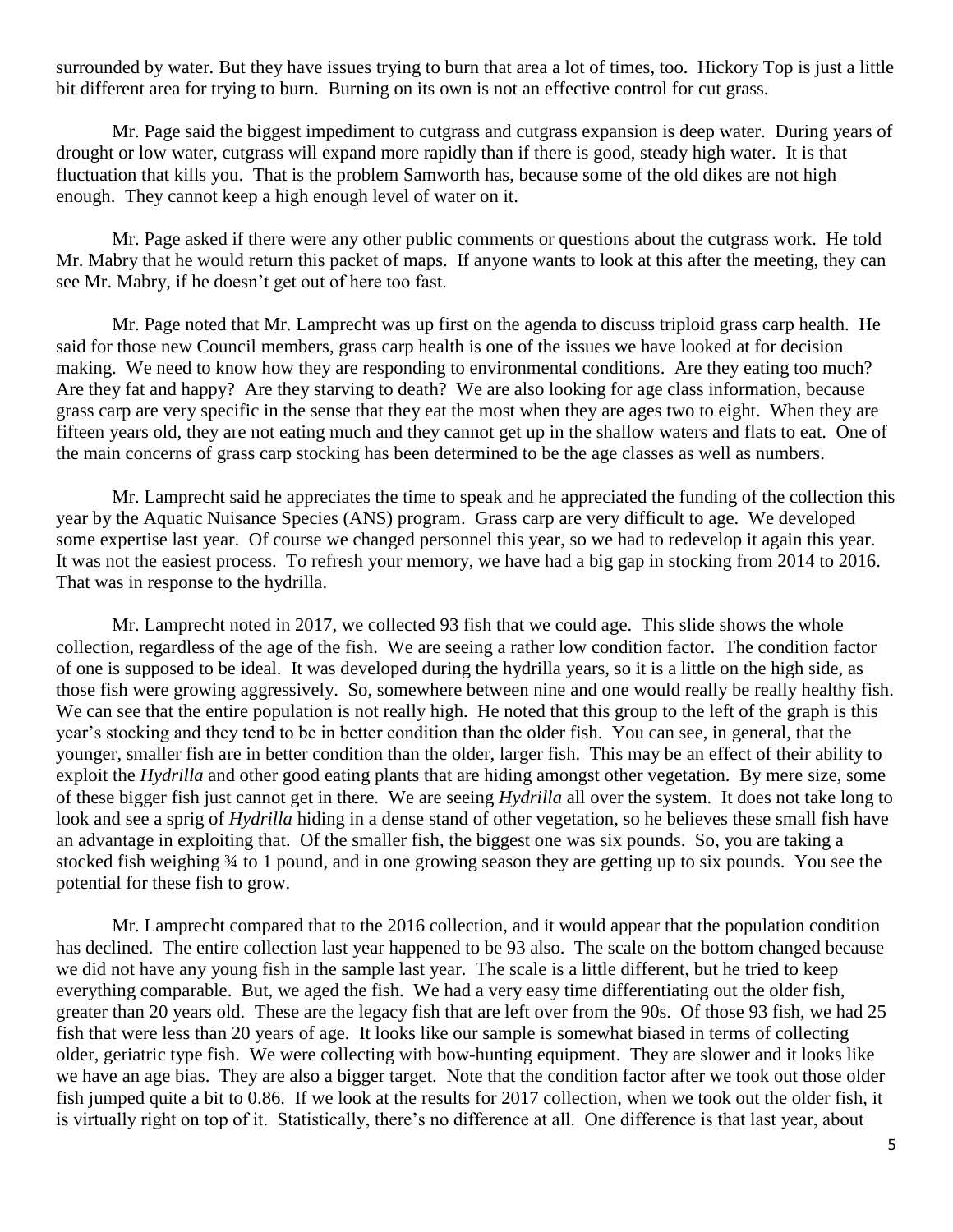23% of the fish were these legacy fish. This year, they were about 30% of the collection. Again, we see that the young, small fish tend to be in better condition than these older ones.

Mr. Lamprecht said it is a general concept that as they age, grass carp become less aggressive in their eating habits. We consider fish about 9 years old to be in their mid-life time period. They are not teenagers any more that eat everything in sight. They tend to slow down in their growth and their ability to control vegetation. Long term grass carp studies in the Southeast consider 10 year old fish to be ineffective. We are trying to maintain a decent population of fish less than 8-10 years old. He pointed out that we have a three year gap where we may have lack of herbivory in the future as those fish age out.

Mr. Lamprecht noted that he did not have the age classes out there because it is very easy to eliminate the older fish. Those are very easy to see. When he started plotting the age distribution of those younger fish, he was not comfortable with our process and we will probably invest a little bit more time in order to generate mortality rates from 2016 to 2017, but the way the data lined up, we have obviously done something wrong. We are going to have to go back and re-scrutinize some of those younger fish. These are tiny little otoliths and it does take an artistic approach and some experience and we tried to work through that this year and have yet to completely solve that riddle.

Mr. Page asked if there were any questions for Mr. Lamprecht. Mr. McCord wanted to point out something while we are on the subject, for most of the Council members that have been here for a while, the new, and anyone in the audience. We use this information that Mr. Lamprecht has continued to gather for our recommendations every year along with our aquatic plant survey information, specifically the *Hydrilla* population and distribution information. It is an extremely important part. Funding is always an issue for the fish collection and the subsequent workup in the lab. He hopes that will continue to be funded in some form or fashion. He cannot make any specific offers at this point, as it is a little late in my career to be promising anything. He thinks it is a very important part of the overall process. It gives us very good biological information, from both the plant survey information and the grass carp condition. Any information we can get to try to estimate numbers more effectively is very important moving forward, with all the issues we have to deal with every year as we discuss the issue of grass carp stocking in the system.

Mr. Lamprecht noted that in an effort to be brief, he left out a lot of our collection methods, but we have to collect these with bow-hunting and we are not geared up. We do not have a \$60,000 boat to go out and collect grass carp. It is not an easy process and it takes some skill. We had to pay a fellow that does it regularly and has a boat set up for it. Fortunately, ANS was able to fund that this year. We appreciate that.

Mr. McCrary asked if this has to be done under contract, because he can get you people to shoot carp. Mr. Page said we contract it out. Mr. Lamprecht noted that it has to be done in a controlled fashion. Mr. McCrary said it could be done under Mr. Lamprecht's supervision and that money was not an issue.

Mr. Lamprecht said that sitting here, we hear this enthusiasm for doing it, but when it comes down to executing, we have had people volunteer in the past and they never executed. Mr. McCord said that was how it was originally done with volunteer people and that went away quickly. When it turns into something that is not fun, but an effort to collect information, people tend to drop off of that pretty quickly. They are very enthusiastic up front. That is why we ended up going to paying the best of the best bow fishermen to try to collect fish. You have a limited amount of time you can go out there and collect fish. You need to make sure you have people that can hit what is out there. You do not want them to just hit the big fish, which is what everyone targets when they are enthusiastically going out there harvesting fish for free, which is a violation of the law. They are protected except when there is a permit to go out and collect them when DNR goes out. Nobody else should be collecting them.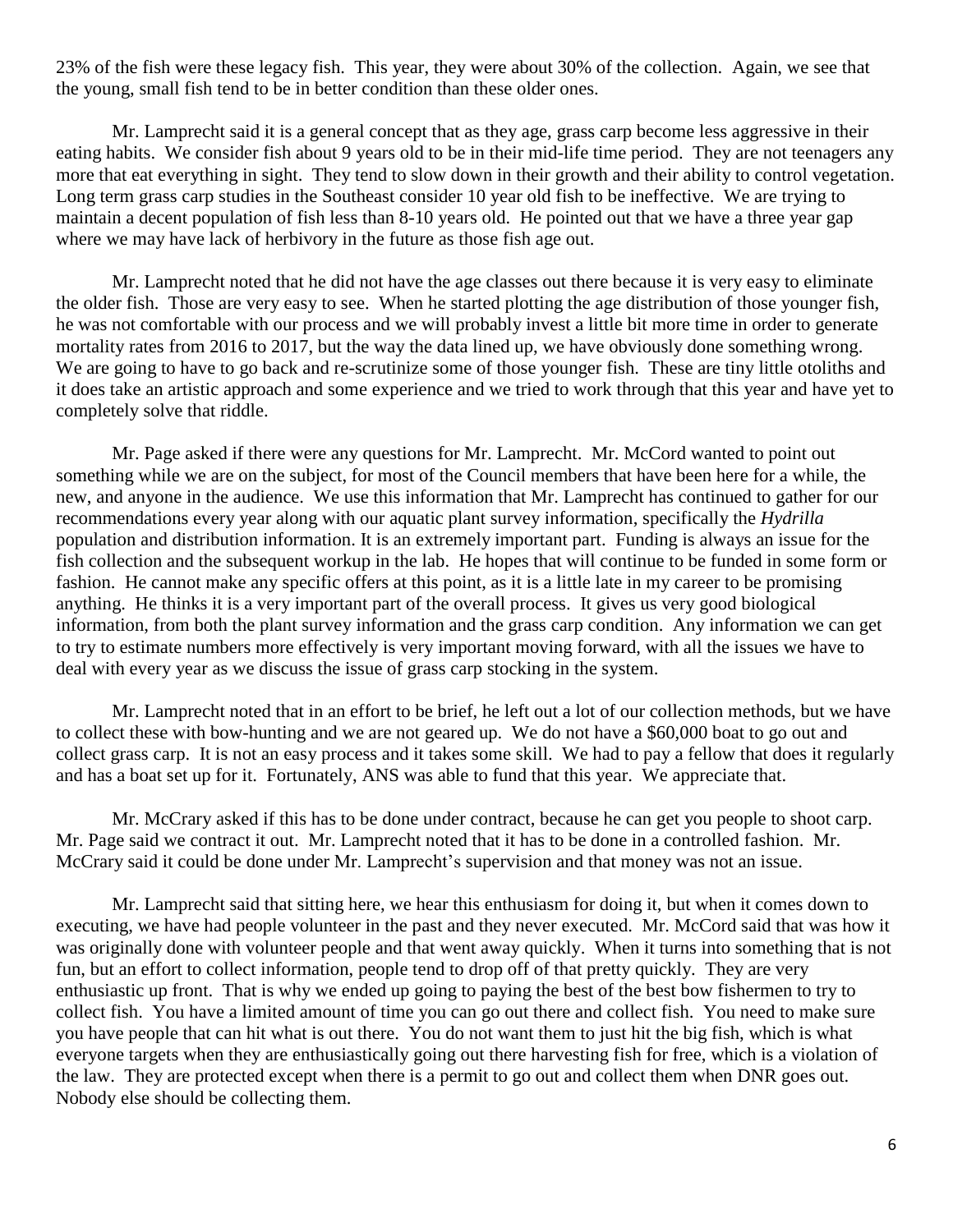Mr. McCrary said there are guys that will help. There is a bow fishing tournament circuit that those guys are crazy about and they shoot fish at 40 yards. He would not want to do it. Mr. Lamprecht said this is a messy business. He had to burn a pair of pants and shoes once because he was in the bottom of the boat taking fish off the arrows. The first year, we had a guy volunteer to do it, but we did have enough money to replace a broken bow and buy him another one as a thank you. When we are paying someone, we can say we need to go during this time frame and he is willing to do it. It works out well and it's not that expensive.

Mr. Page said one of the biggest issues is that Scott's staff has to be there. Mr. Lamprecht noted that we cannot just turn people loose to do this, because they have to be permitted and that is a complicated thing. In the past, the Army Corps of Engineers paid some permitted people to do it and they paid them a lot of money. They were told to shoot them in a certain area and deliver them to the Dennis Center to be worked up. The carp were brought in a cooler and we did not have to get knee deep in dead carp.

Mr. Page asked if there were any more questions for Mr. Lamprecht. There were none. He thanked Mr. Lamprecht and moved on to the next thing on the agenda, the S-C mapping results.

Ms. Moorer offered a quick overview of what we sprayed on the system this year. We have already touched on the cutgrass work we have done. This year we treated about 4500 acres. Compared to last year, that is about 1400 acres less. However, we sprayed a lot more water hyacinth, about 2600 acres. A lot of that was in response to when we discovered giant salvinia on the system in June of 2017. Giant salvinia was on the system and we started seeing it hitch hiking along with water hyacinth. We diverted all our resources to targeting those areas where giant salvina was to try to keep the distribution localized to upper Lake Marion and to avoid it spreading further down the system. Overall, about 2600 acres of water hyacinth were treated. Crested floating heart (CFH) was down this year. Last year, in comparison to the 2016 season, we treated about 2500 acres of CFH. It was not because we did not target it, it was just that the plant was not there for us to treat. We had high water and high turbidity levels, so that suppressed the growth of CFH this year. We will see that switch from year to year. We might treat a lot of acreage on water hyacinth one year and the next year it might be CFH. Water quality conditions play a big role is the S-C system when it comes to aquatic plant management. If we have high water and high turbidity conditions, that suppresses the floating leaf plants, such as CFH, and submersed vegetation. Water hyacinth is a free floating plant, so it is not impacted as much by water quality as CFH or submersed vegetation might be. That is where we are at. Our costs this year were a lot different. We are down about \$230,000 from what we spent last year. We saved some money this year, but that is because of CFH. We did not treat as much. CFH is very expensive to treat. The chemical we use, imazamox, is not available in a generic form and is patented. So it is expensive. When you see us treat a lot of CFH, our budget takes a harder hit. She asked if anyone had any questions on what we treated this year on the system.

Mr. Page noted that hyacinth sometimes can prevent CFH. If you get an area infested with water hyacinth so much that it dominates the whole top of the water column, CFH is not going to be able to grow through that and establish itself or regrow. So, you see those fluctuations in aquatic weeds all the time. One may dominate where you had another problem weed before and another new one may come in. The biggest problem we have right now is those numbers are going to change significantly because *Salvinia* is probably listed as the world's worst invasive species. It is a spore producing fern that doubles its biomass in as little as four days. It grows exponentially, basically.

Mr. McCord said to add to that thought process, we did not spend much money or treat very many acres of *Salvinia* at all this past year, but that is not an indication of how much is likely to be out there when spring time decides to really come. This year, we have locations where we have found the plant, and that goes from almost a mile above Rimini railroad trestle down to Jacks Creek area. That is where we have found it. As Ms. Moorer mentioned, it is a free-floating plant. It hitches a ride on water hyacinth a lot of times. We have tried to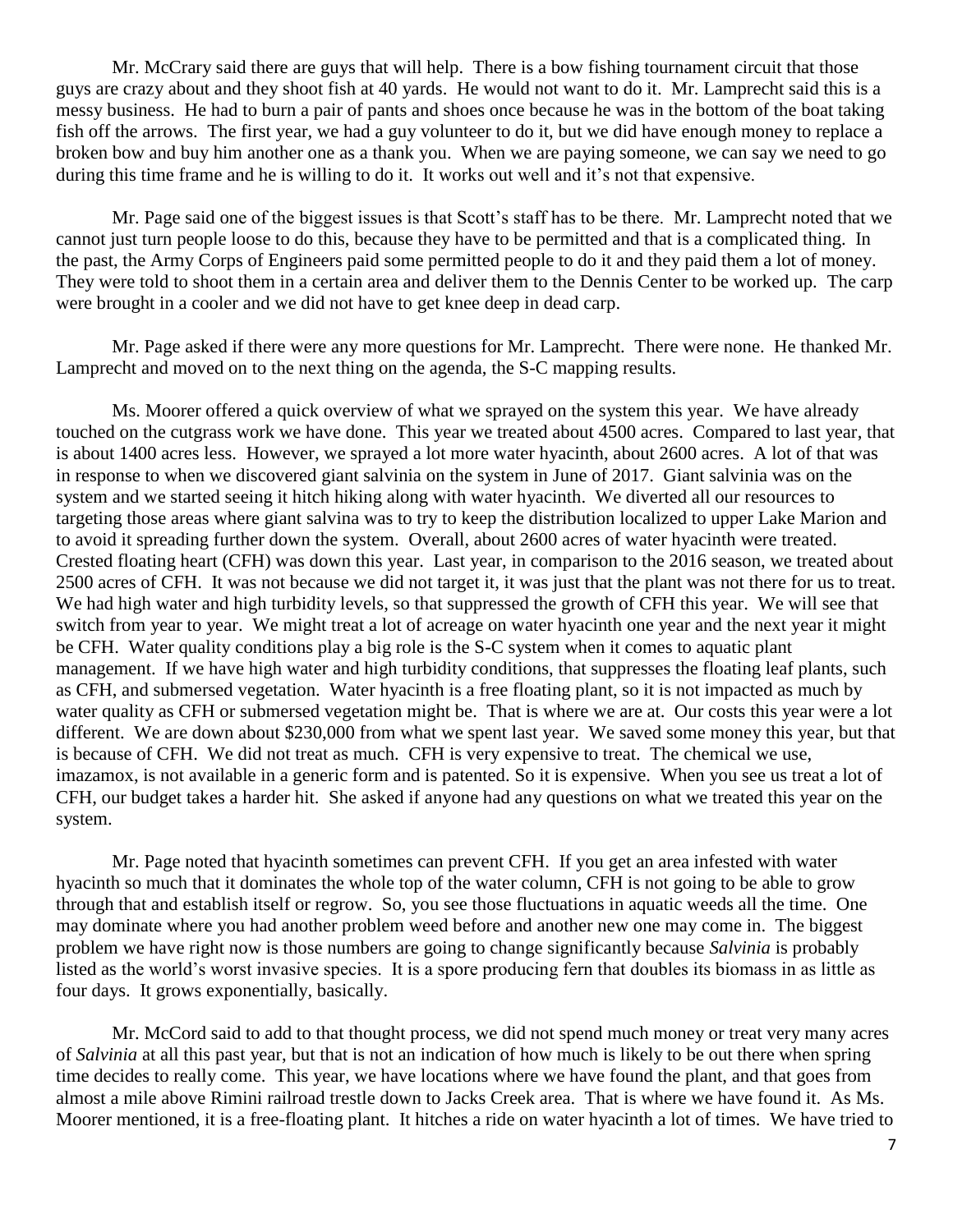treat it everywhere we have found it. Obviously, we have not gotten all of it. We have still got our fingers crossed that the below average cold spells we had this winter that actually froze some areas in the upper lake. I think Ms. Moorer has the distinction of the only S-C employee that has ever driven an airboat on ice. That was right above Little Falls landing in open lake water. We got significant freezing. The problem always is with these aquatic plants is a portion of the plant is under water and even if the ice freezes across that area, that ice is 32 degrees and the water below that is close to 32 degrees. Whether that kills giant salvinia we do not know. If it did not kill giant salvinia, we will have our hands extremely full. We will have to locate giant salvinia and then trying to treat it everywhere we find it.

Ms. Moorer pointed out the second row in the table of water hyacinth is targeting areas where there is giant salvinia present. We did not have the biomass of giant salvinia, but it was an area of giant salvinia mixed in with water hyacinth. So, we were targeting those areas.

Mr. McCord wanted to make clear, by no means are we underestimating the potential impact giant salvinia will likely have on the S-C system. It has gotten into other cypress swamp areas. It is significantly difficult to find and treat. We will have even more problems trying to find and treat it, because we are dealing with a significantly larger system. We have put out a lot of information to the public, so they can identify it and notify S-C or SCDNR and we can pinpoint where this plant is a lot better. I know Clemson is working on invasive plant mapping, which will also be helpful. We are doing a lot, so we can send that information to Clemson Extension to get that stuff out there. This is going to be a collective issue for all of us to work on and trying to not let that plant become a major problem on the S-C system moving forward. With all the discussion we are having about *Hydrilla*, cutgrass, water hyacinth, and CFH, this plant has the potential impact to be worse than all of them. If you do not believe me, then go online and search giant salvinia. You will find issues from all over the world, but particularly in the United States, especially in Louisiana and southeast Texas. Entire impoundments are being covered by this plant to where it looks like dirt. Some of you will remember when *Hydrilla* looked like that mixed in with primrose around Elliot's Landing. *Salvinia* grows on top of itself and it is exceptionally difficult to control once this plant gets out of control. We, and when I say we, I am talking about S-C, SCDNR and anyone who are out on the water, will be looking for this plant constantly. If we find it, we will get chemical applications on it to try and get it under control. Eradication is the target for giant salvinia, but it will be really difficult to eradicate it and completely get it out of the system.

Ms. Moorer said we are trying to do some educational outreach stuff. We went to the Goat Island Boat Club, and some schools to talk about it. We want to come to you and talk about it because surrounding ponds and private areas. This plant can travel by wildlife very easily and it is the size of my pinky nail. All it takes is a leaf or a frond of that fern to reproduce. It can easily stick to a boat or a crane's leg or anything and move. So, the areas surrounding SC's lakes is a concern for us.

Mr. McCrary asked if there is any herbivory or wildlife benefit from this plant.

Ms. Moorer noted there is a weevil that LSU has been working on, but it cannot overwinter here. We had the US Army Corps of Engineers (CORPS) come and talk to us about looking for a biological control for this plant. The problem with the weevil is that we would need a certain amount of biomass for it to continue eating and survive. Louisiana will grow out pounds full of giant salvinia so they can grow this weevil. We do not want to do that, because we want to catch it before it gets to that point. We are looking at anything we add into an integrated aquatic pest management program with herbicide and biological control.

Mr. McCord said our first target will be herbicide control as Ms. Moorer said. Biological control agents have to be able to live out their lifestyle on that plant. You have to leave them there to do that, the whole time the plant is still producing. The weevil works extremely well in laboratory conditions where there is some control, but in the field not nearly as well. The big issue is the plant seems to survive colder conditions better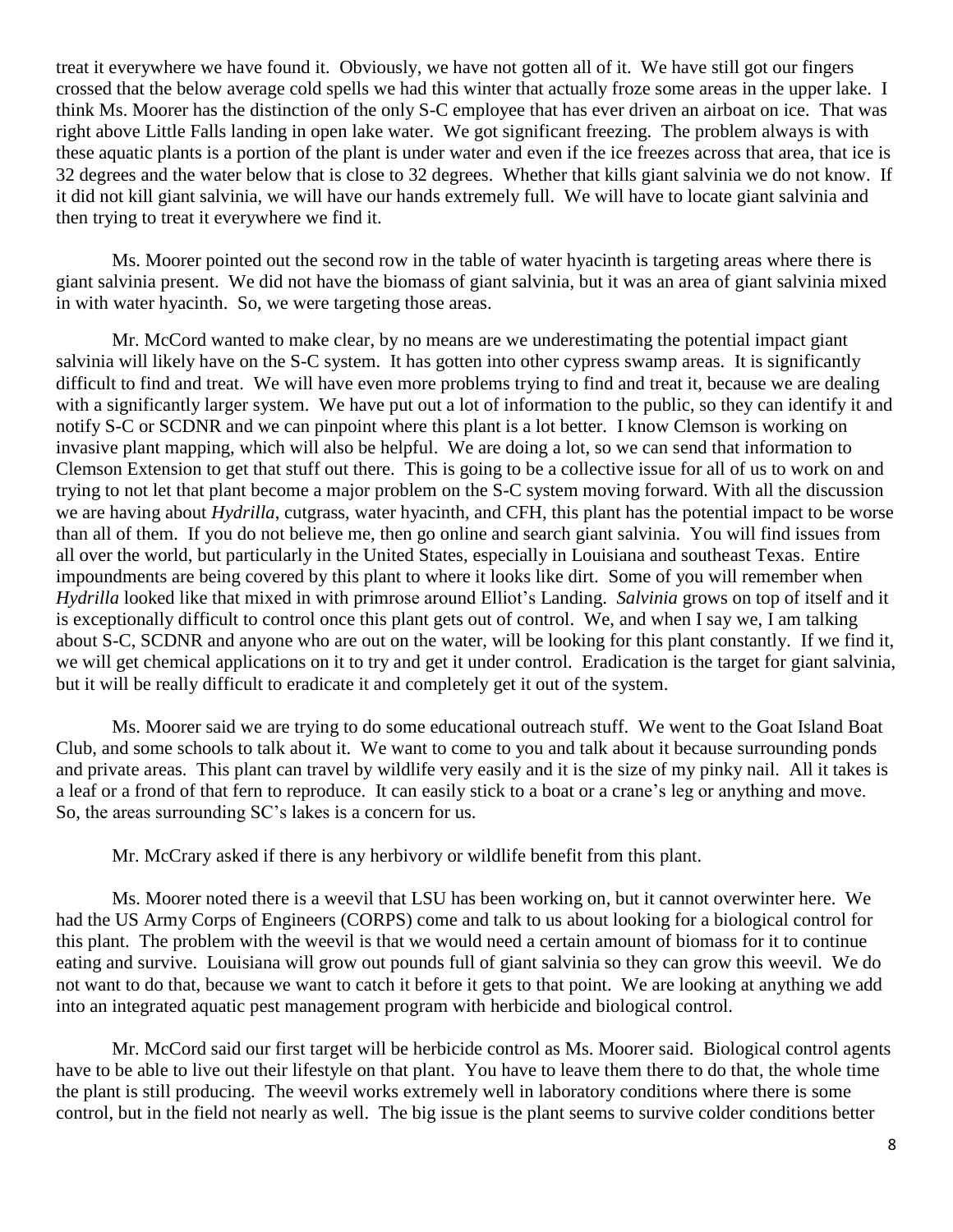than the weevil. It has become an issue in northern and central Louisiana with the weather conditions similar to ours in SC. At this point, we do not think biological control plays a big part, but as with the weevil for alligatorweed and grass carp for *Hydrilla*, it is always better to apply biological control than chemicals. That is not possible in some cases. We will continue to keep looking at all those different options. If new options become available, we will definitely look at those as well.

Mr. Page said Texas has built hatcheries beside some major reservoirs that are heated and cooled, mostly heated, to overwinter a stock of weevils. The problem there is when you create that hatchery, you have to put giant salvinia in there, because it will not grow on the regular *Salvinia*. It is kind of weird. They have had some major problems with it. Giant salvinia was introduced in the 1980s in a SC pond. The first time ever recorded in the US. Thank God is it was in a pond and it took two years to eradicate it from that four acre pond.

Mr. McCord said the next place was in a cypress swamp in North Carolina and it took 10 years to eradicate that one. Mr. Page said it was ten years and they did that by foot. They went into the swamp with backpack sprayers. Mr. McCord asked if anyone would you like to volunteer themselves or some interested parties you know of. Mr. McCrary said not a chance. He would have to be hired full time to do that.

Mr. McCord said we will continue to ask people to be on the lookout for this plant and Mr. McCrary, you would be a good person to help with that, since you know a lot of people. So, please urge everyone to be on the lookout for this plant, particularly on their boat because it is so small and difficult to see. My biggest nightmare is that plant getting loose in Sparkleberry Swamp and getting started in areas we cannot just access. It can render that area useless for all the things the people use that swamp for.

Ms. Shriner asked if there were pictures of this plant around the boat landings. Mr. McCord confirm there were. Ms. Moorer said we put out some literature with SCDNR and S-C's contact information to each commercial facility, public boat landing, and State Park. We also did mail outs to each address on our lease properties for management managers, as well as each lease holder and commercial lease holder. A lot of the rounds we were doing already had that flyer out and posted in their restaurant or business. If you need any, she will happily send some to you. We also did some door hangers as well.

Mr. McCrary asked where you have seen giant salvinia on the S-C system. Ms. Moorer said just below Sparkleberry Lake and above Packs Landing. Mr. McCord told Ms. Shriner that we should have sent already some information to you, but we are expanding the areas where we distribute these pamphlets at, including any restaurants and business where the public is likely going to see them. It is important for everyone to recognize the plant when they see it and then contact SCDNR or S-C. Ms. Moorer noted the pamphlet has an identification guide to identifying this plant and who to contact. We have gotten some calls already.

Mr. McCord said there are two different types of *Salvinia* plants. There is *Salvinia minima*, which is a much less problematic plant and *Salvinia molesta*, which is the giant salvinia. These two plants are a lot alike. We are not really concerned if anybody sees either one of them, just assume it is the worst. We do not want people to meticulously look to figure out which one is which. We are going to control the *Salvinia minima* just as well, because it can be problematic, too. Where we have found one, we have found the other. Chances are if you find either one of them, the more problematic plant is going to be there as well.

Mr. Page said you have to have magnification on the inner part of the plant. The leaves fold together kind of like Velcro effect. What happens on those hairs determines which *Salvinia* plant you have. Mr. McCord noted you can zoom in on your camera phone and see the shape of the hairs which can help you identify the plant. He is fine if you just identity it as *Salvinia* and we will deal with the rest. Mr. Page said if you think you have it, tell someone and someone will be there to identify it.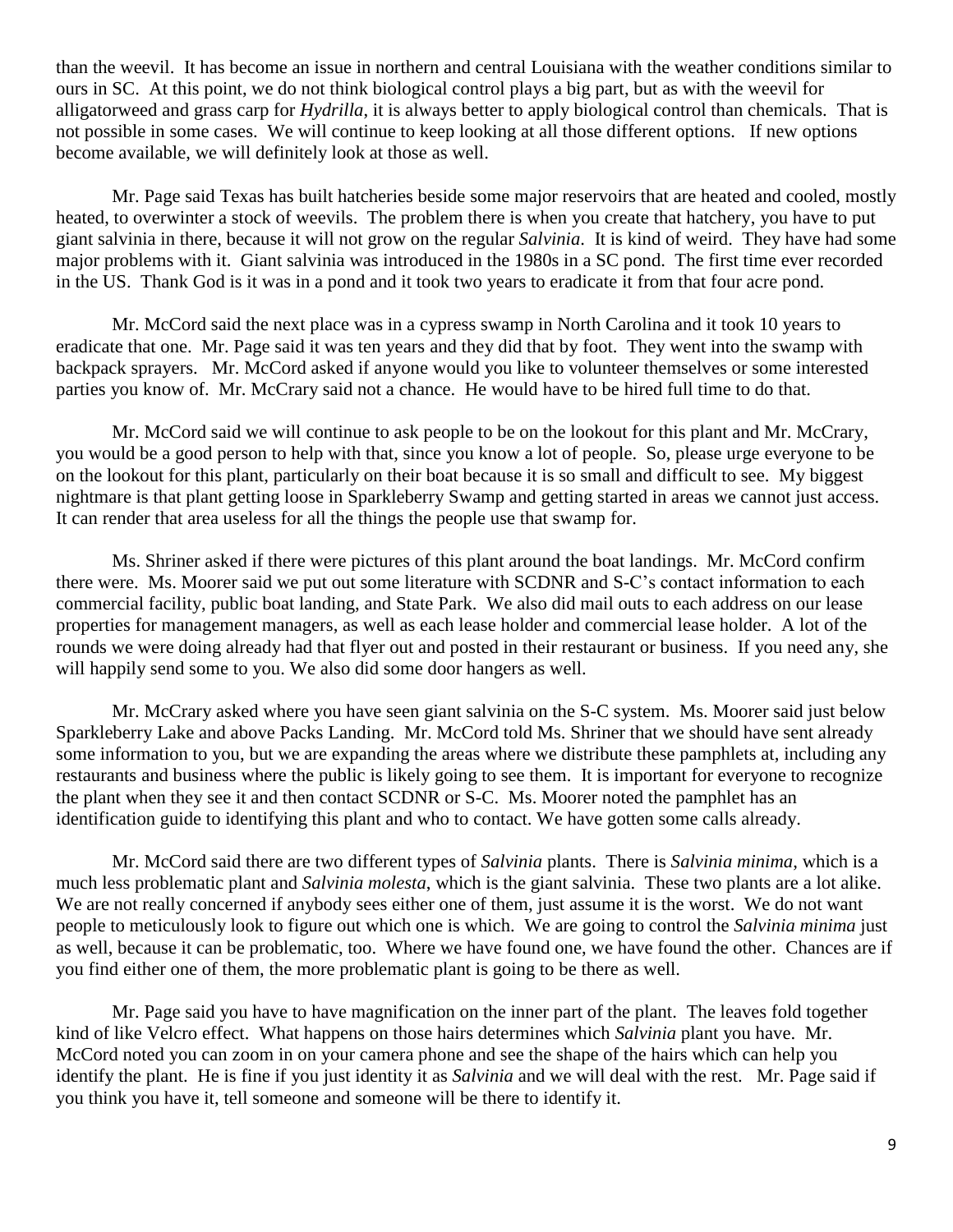Ms. Moorer promised Ms. Shriner she would get some information to her before continuing her presentation. This is just going to be a quick review of *Hydrilla* in the S-C system in 2016 and 2017. In 2016, this is the aerial photography flown after Hurricane Matthew. We had some clarity issues due to our water quality, so you could not see as deep. These are just points where we found *Hydrilla* in our 2016 survey. We found around 250 or so acres in 2016. This does not include any impoundments. The next slide is just a zoom in area of Lake Moultrie that shows all the areas where we found *Hydrilla* in the 2016 survey. These are the 2017 results and if you go back to the 2016 results, you can see the difference in the distribution. You see the Taw Caw and Potato Creek areas and we did not find that much *Hydrilla* in this area in 2016. As you can see in 2017, this is Potato Creek, which is an impoundment where we did stock grass carp and did some herbicide treatments. We have picked up a lot more areas of *Hydrilla* in 2017. It is the same thing on Lake Moultrie in 2017, where we are picking up *Hydrilla* on the south side of the lake, where we did not see that previously in 2016.

Mr. McCord added that one thing you will notice on the 2016 and the 2017 surveys is the vast majority of the *Hydrilla* we are finding is on the northern side of the reservoirs. The reason for that is because of water quality issues Ms. Moorer was talking about earlier. The south side tends to be more turbid than the north side, because of general wind conditions and the flow patterns through the system. You can see it on this aerial shot of Lake Moultrie in the lower section, where all that greyish color is located. All that greyish section is the actual turbidity that is down in that area. That is caused by rainfall upstream that comes down and through Lake Marion and into Lake Moultrie and then it is aggravated by wind conditions and stuff across that 12 by 18 mile bowl of water. Likewise, that is the same issue on Lake Marion. The next slide will show you the distribution on Lake Marion. The vast majority of what we are finding are areas above the I-95 Bridge. The big concern is the acreage is similar, but the distribution between the two years is considerably wider than it was in 2016. That is what has been driving our discussion on maintenance stocking. The Potato Creek impoundment is included on the maps, but not included in the acreage calculations. That is because the Potato Creek impoundment had gotten to a point where it was completely covered with *Hydrilla*. We talked about it in the Council maybe a couple years ago and we agreed to stock grass carp but for one reason or another did not get it done. In inspecting that area late last year, we collected some *Hydrilla* samples to be tested for the *Aetokthonos hydrillicola*, which is a fancy way of identifying a blue-green algae that produces toxins that kills birds and eagles. It is the same organism that is co-responsible for the killing over 100 bald eagles, and numerous waterfowl that feed on *Hydrilla* in Lake Thurmond. I say co-responsible because the other responsible party is the lake managers in that area that refuse to control *Hydrilla*. He did not get into that. We are not bound with the same fictitious whatever it is they are bound by. That area was found to be highly positive for this organism. Ms. Moorer said she brought that report if anyone wants to see it.

Mr. McCord said that there is a danger to any ducks and coots that are in there, and any eagles that may eat those birds, once those birds are impaired by this toxin. The capability is there on Potato Creek. He knows that is one of the DNR WMAs. So, it is fairly highly used for waterfowl hunting, but under the circumstances S-C and SCDNR had discussions about it. We targeted that quickly, treated multiple times with herbicide to knock the *Hydrilla* down, and then subsequently stocked it with grass carp. We will be following it very carefully. We will be also collecting *Hydrilla* samples anywhere else we find it in the system. He said as long as he lives in this area, it is going to be very difficult for anybody who takes over lake management of the S-C system to allow the same thing that happen on Lake Thurmond to happen here. He will do everything he possibly can to see that will not happen. There are all kinds of issues there and it is illegal among other things. We will not allow *Hydrilla* to continue to take over areas when there is a high possibility that it can end up causing major issues to not only waterfowl but other species. The same group that found the organism on Lake Thurmond is saying its impacting turtles, snakes, fish, and basically anything that feeds on the vegetation or feeds on something that feeds on the vegetation. It may end up being an extremely major issue before it is all said and done. We need, very strongly, to continue maintaining control on *Hydrilla* and allow native vegetation to grow in areas in which it can. To my knowledge, there has not been any large-scale infestation of this blue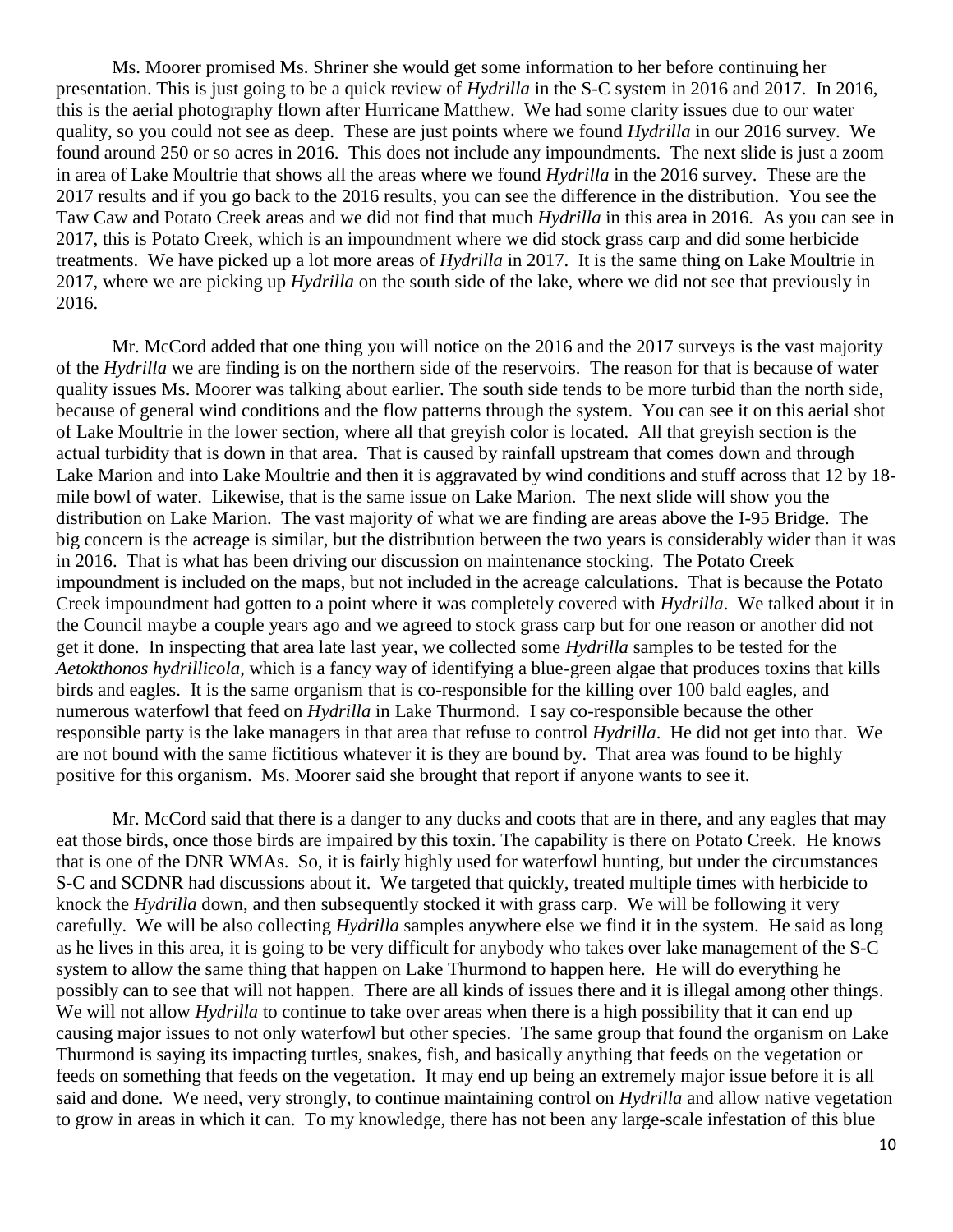green algae on any plant but *Hydrilla*. *Hydrilla* tends to promote the growth of this algae because of the morphology of *Hydrilla*. It has more leaf surface area for this plant and algae to grow on. Most of the native plants do not have the same type of leaf area. It was found back in 2007, in Lake Moultrie, growing on a native plant called *Bacopa*, but very sparse. Nothing eats *Bacopa*. Consequently that was not a big concern. However, we continue to watch it. But since we have seen *Hydrilla* grow back, even in impoundments. We have found it growing on *Hydrilla*. So we know organism is here and we just have to do everything we can to manage against it for becoming a problem.

Mr. Page said AVM is pretty specific to man-made lakes. Natural rivers and lakes do not normally have it. Almost every man-made lake from Virginia to Texas, especially through the middle of the states and all the way through the coastal zone, not the ones in the mountains, have experienced that problem.

Mr. McCord said it does grow on *Hydrilla* in ponds as well. A pond we use for research about five miles from Lake Thurmond is very heavy infested with *Hydrilla*. It was actually one of the places they did their studies on because it was impacted by the blue-green algae. We actually did the studies there to determine if the blue-green algae impacted grass carp, which it did. It ended up showing up the same visible symptoms in terms of lesions or vacuolar openings in the brain tissue. Nobody observed grass carp acting funny. Birds that are affected lose their ability to fly, they lose the ability to walk, they swim in circles and that is why they are easy targets for birds of prey like eagles. The eagles target coots and other waterfowl that have been eating these algae because they are easy to catch. They eat those birds and ingest that same toxin that is in the tissues of the birds. It ends up causing the same issue with the eagles. They lose the ability to fly, falling out the nest, and just end up dying. It has been around 17 years since that first started on Lake Thurmond and it continues to this day presumably. Last year, they developed a plan to treat the vegetation. In his experience, plans are not really effective. We will see if they move forward on it.

Mr. Page told anybody needing information to can call the S-C office or my office. They can get you connected to the right webpage and even in contact Dr. Susan Wilde at the Warnell School of Forest and Natural Resources at University of Georgia.

Ms. Shriner asked what was being done about the impounded area in Potato Creek. Mr. McCord said it has been treated with herbicide and stocked with grass carp to try and remove the *Hydrilla*. We will try and maintain that circumstance.

Mr. McCrary noted that is a Category 2 waterfowl area. This is not generally his concern, but a concern of public perception is that area is a designated Category 2 area waterfowl and S-C and SCDNR are going in and eliminating the only food source that draws that waterfowl to that area. *Hydrilla* is what made Potato Creek hatchery. *Hydrilla* is the reason Potato Creek ever had 3000 ring necks, and the reason they have been there since the mid-1990s. It held the *Hydrilla* after the lake system had lost the *Hydrilla* and consequently held the ducks.

Mr. Moorer said five years ago, we did not have *Hydrilla* in Potato Creek. Mr. McCord said it has been gone for quite some time in Potato Creek. Ms. Moorer said we want native vegetation in there.

Mr. McCrary said three ducks seasons ago, there were about 2500 ring necks in there and several group of hunters in there every Wednesday and Saturday pulling three man limits for the entire month.

Mr. Page stated there was no *Hydrilla* in there three years ago. It was a lot of native vegetation in there. Mr. McCord said a lot of coontail was back there, which use to be in there years ago, before your time. Let me take you back to two issues. One, the first thing you are saying is that S-C and SCDNR should allow *Hydrilla* to grow in Potato Creek.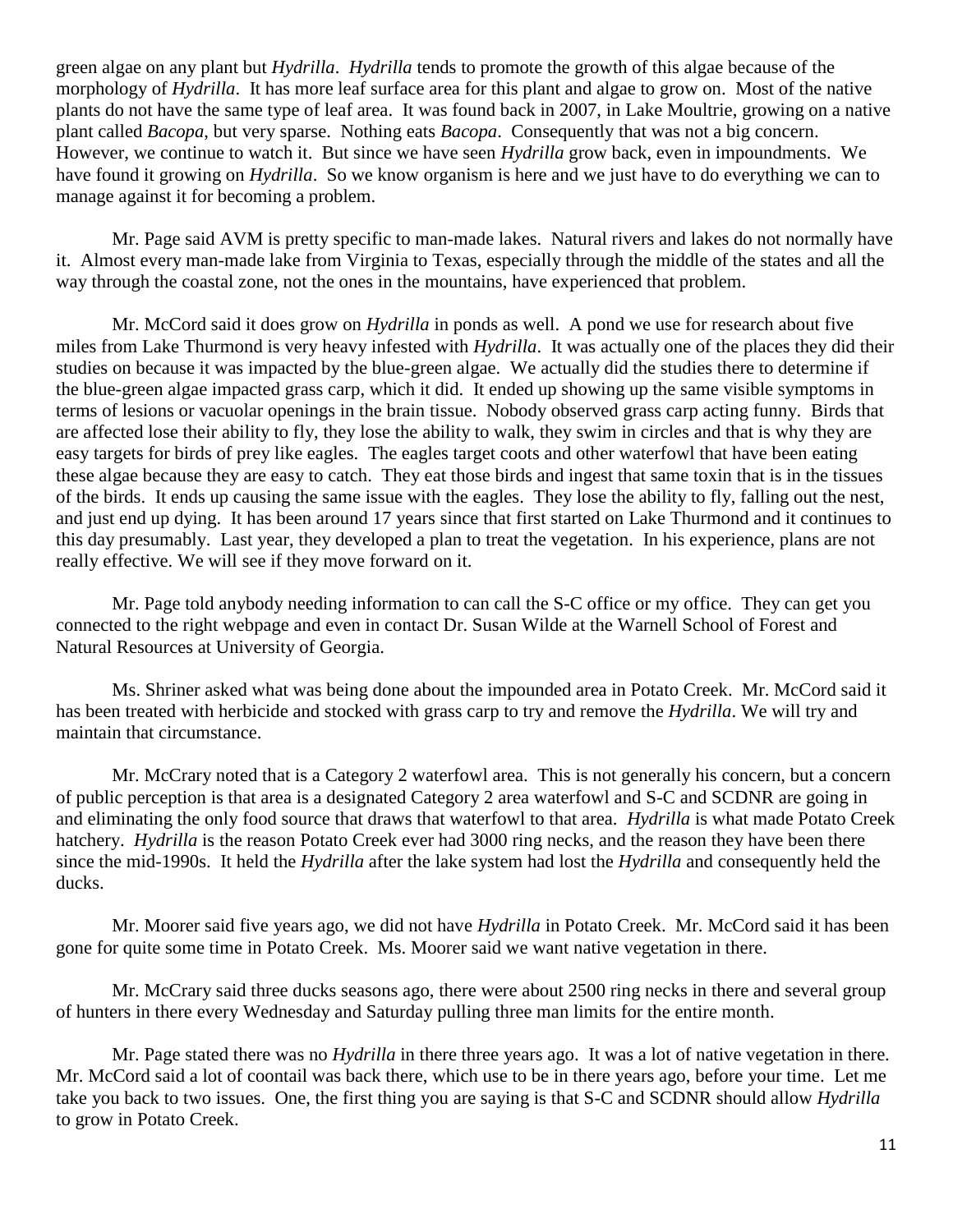Mr. McCrary said, "No, I did not say that."

Mr. McCord stated you said that is the only thing that is attracting ducks there. You made it sound like S-C and SCDNR have a responsibility to allow *Hydrilla* to stay in there because it is attracting ducks for duck hunters.

Mr. McCrary said, "No, I did not say that."

Mr. McCord said that was my understanding. He asked Mr. McCrary if he would propose we allow this *Hydrilla* to grow in there and this algae to grow on the *Hydrilla*. Then the ring necks, which you are talking about are coming in and people are wanting to hunt, are feeding on this algae and very likely dropping dead at some point after feeding there. The reason you are not seeing ring necks, scaup, widgeons, and all the other birds that feed on *Hydrilla* is because they do not stay in one place like coots or eagles do. They fly to other waterbodies and die there and nobody is able to track that and keep track the numbers of birds that are doing that. Those birds will die for eating that vegetation. I do not see how S-C, SCDNR, or anybody else has the responsibility to allow an invasive to grow in there even if there is no toxic blue-green algae growing on it. We have a responsibility based on our current agreement to control *Hydrilla* in the impoundment just as we do in the rest of the lake system.

Mr. Page said that Mr. McCrary and Mr. McCord can continue that discussion after the meeting. We have an agenda and we are trying to stick to it.

Ms. Moorer said this is where we stocked fish this year. In last year's plan, the Council agreed and passed that we could stock 10,000 grass carp. We targeted areas with the most *Hydrilla*. We did 5,000 on Lake Marion and 5,000 on Lake Moultrie. Here are the sites where we stocked those 10,000 grass carps in 2017. Mr. Page thanked Ms. Moorer for her presentation.

Mr. Lamprecht had one comment regarding the stocking of grass carp stocking in Lake Marion last year. There were 1,000 grass carp put into the Potato Creek sub-impoundment. It has access to the lake, but it is limited. Mr. McCord and Mr. Page said that none of the 10,000 carp went into the Potato Creek impoundment. Ms. Moorer said we closed those spillways completely. Mr. McCord said both of those water control structures in the impoundment are grated to keep fish from getting into the main lake. Those 10,000 grass carp were all done on the lake side. Ms. Moorer said the 2,000 grass carp stocked later in the fall were on the impoundment side. Mr. Lamprecht asked if they were using lake tested fish for this. Mr. McCord said no, they were completely different.

Mr. Page thanked Ms. Moorer again and moved on to the draft plan with recommendations. He walked everyone through this with the sheet provided earlier. We did not really have any major changes to the plan. The biggest change is new herbicide called ProcellaCOR. He went through and selectively put ProcellaCOR in a lot of places. He saw that he did not put it in the Ashepoo River section, but needs to. ProcellaCOR is a new product and is a systemic herbicide for different types of plants like *Hydrilla*, CFH, water hyacinth, and things like that. It is highly touted and supposed to be this magic bullet. We will see.

Ms. Lognion said it was originally for watermilfoil. Mr. Page said it works well on milfoil. The state parks people are going to be happy, because that is what they have the most in the state parks. Mr. McCord said, as in all new aquatic herbicides, it has been really well researched and scrutinized before it is finally coming out for potential use. Mr. Page said it should be licensed in the state in the next month. Ms. Lognion agreed.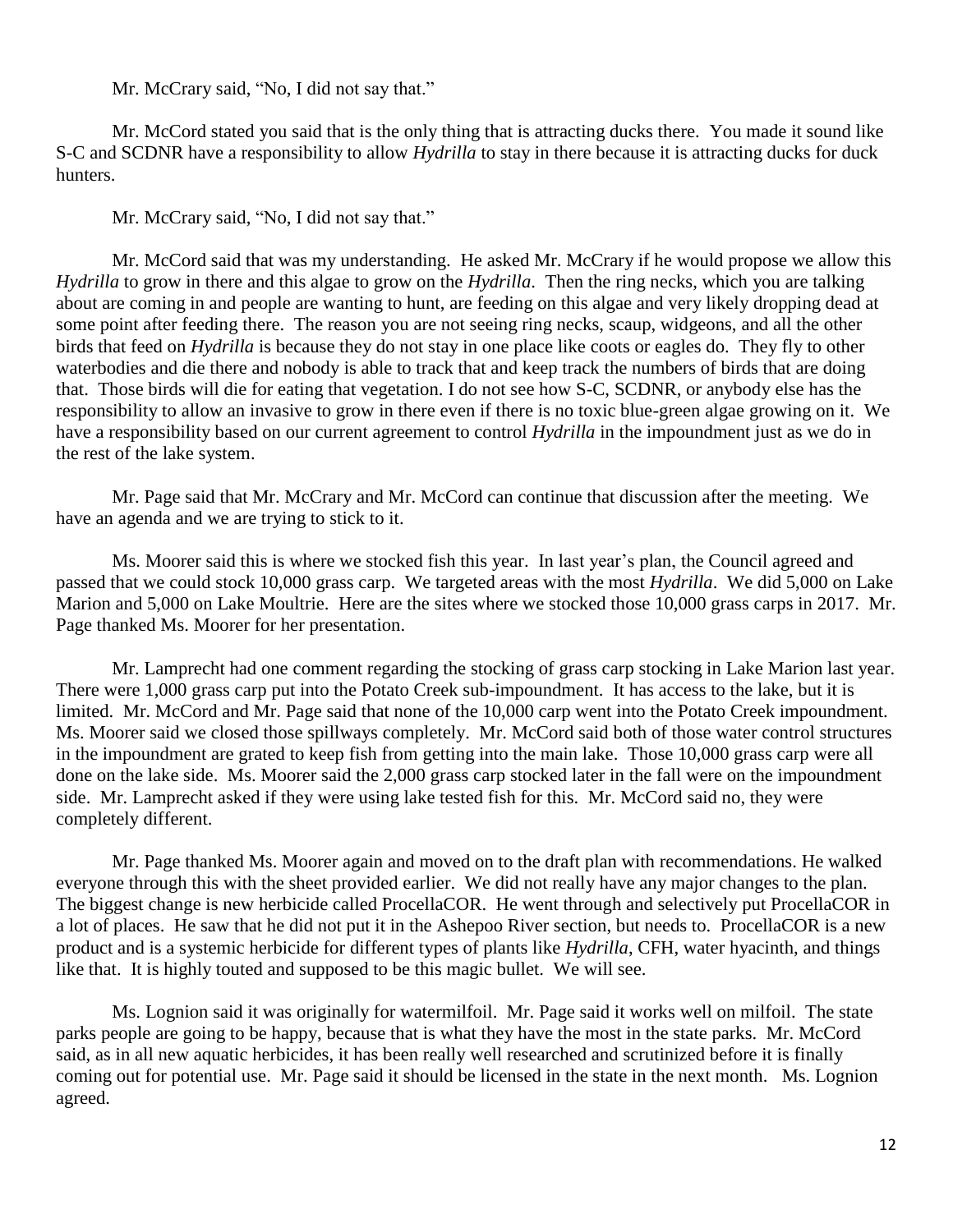Mr. Page said that is in all the sections of the plan. He did not give the Council all of them. He noted everyone should have the whole plan sent via email. He broke out what needed to be discussed. The Ashepoo River was a major problem with water hyacinth last year. We had treated it in the past a little bit and we took it out of the plan. We put it back in the plan this year. It is a water hyacinth issue. No major news on that except that it is there and is problematic. We had 18 river miles infested last year, with some of those miles completely blocked. All the way up in the upper part of Ashepoo River and Horseshoe Creek down 18 miles below the US 17 bridge.

Mr. Page moved to the next section, Lake Greenwood. As you know, Lake Greenwood and Lake Murray were both affected by the flooding. We do not know how many grass carp we lost. Lake Greenwood had about 100 acres of *Hydrilla* spring up last year. That told us that we did not have enough grass carp in that system. Most of the carp that were stocked, were done last year. We are stocking to maintain one grass carp for six surface acres, which means Lake Greenwood is going to be getting 265 more carp, for a total of 1900 fish in that system.

Mr. Page said if anyone has questions about any of this, please say so. He was just running through them. He did not think there was going to be any problems. This plan was based on the same adaptive management plan we have used before. We try and look at and try to do what we need to do. All of the data we collect is available, so we can adjust to changing situations in the middle of the season and still maintain our objectives.

Mr. Page said Lake Murray is the same way, but had a more significant number of grass carp lost from the system. Contrary to popular belief, we are not stocking grass carp for native species in Lake Murray. We are stocking for *Hydrilla* maintenance control. We tried to go back last year and do the numbers on the grass carp and estimate what we lost. If you were not here last year, during the flood of 2015 specifically, we know we lost thousands of fish because there were at least a thousand fish in the parking lot at Saluda Shoals Park just below the dam. They had to open the emergency spillway. We estimated that we lost 50% and restock for that 50%. Unfortunately, we started to see indicator or native species come back quite significantly in some places. We knew we were just one step ahead of the *Hydrilla*, which would be next. So, we modified it again and almost went back to square zero with that stocking, because we did not have any way to determine the grass carp numbers in there. Like Mr. Lamprecht said earlier, it is hard enough already to find populations of carp out there when we are looking at forty to fifty thousand grass carp out there in the S-C system. We are looking at a lot less than that in Lake Murray. What Mr. Page did, with this plan for Lake Murray, was put in 3,000 grass carp to bring it back to where it is supposed to be for the maintenance control. But, he did a twofold method. He did 1500 in the spring to see what the summer would bring. And then put 1500 grass carp in the fall if we needed to. Every year, the maintenance stocking on that system, to keep it at about 8300 fish, is to stock around 1700 fish a year. If you think about that number 1:6, it is not the magic number. A lot of the research on other lakes has shown the ideal to be 1:8. The 1:6 is a little greater density. What that is saying is that we would like to have one triploid grass carp for every 6 surface acres. That's nothing. If we had one stripper for every 6 surface acres there would be some people yelling at us. So, that is what we put in there.

Mr. Page noted the next portion of the plan was an added section. It is the Santee Coastal Reserve for *Phragmites* control and here is why we put it in there. We have almost gotten to the point where we have covered most of Santee Coastal. He thinks we are looking at 1500-2000 more acres before we treated everything. They started maintenance work this week with their airboat by going out and spraying the sprigs where there was regrowth. That is all in the impoundments there. He put the "TBD" in there for costs, because that is all based on the amount of money available to Santee Coastal. They do not know how much federal money they will have come July 1, 2018. They do have a little bit of money left to do something to do before the season starts. The best way to treat *Phragmites* most of time is during the fall, because you get the rapid root absorption of nutrients. You can treat in the spring but you seem to get better results in the fall.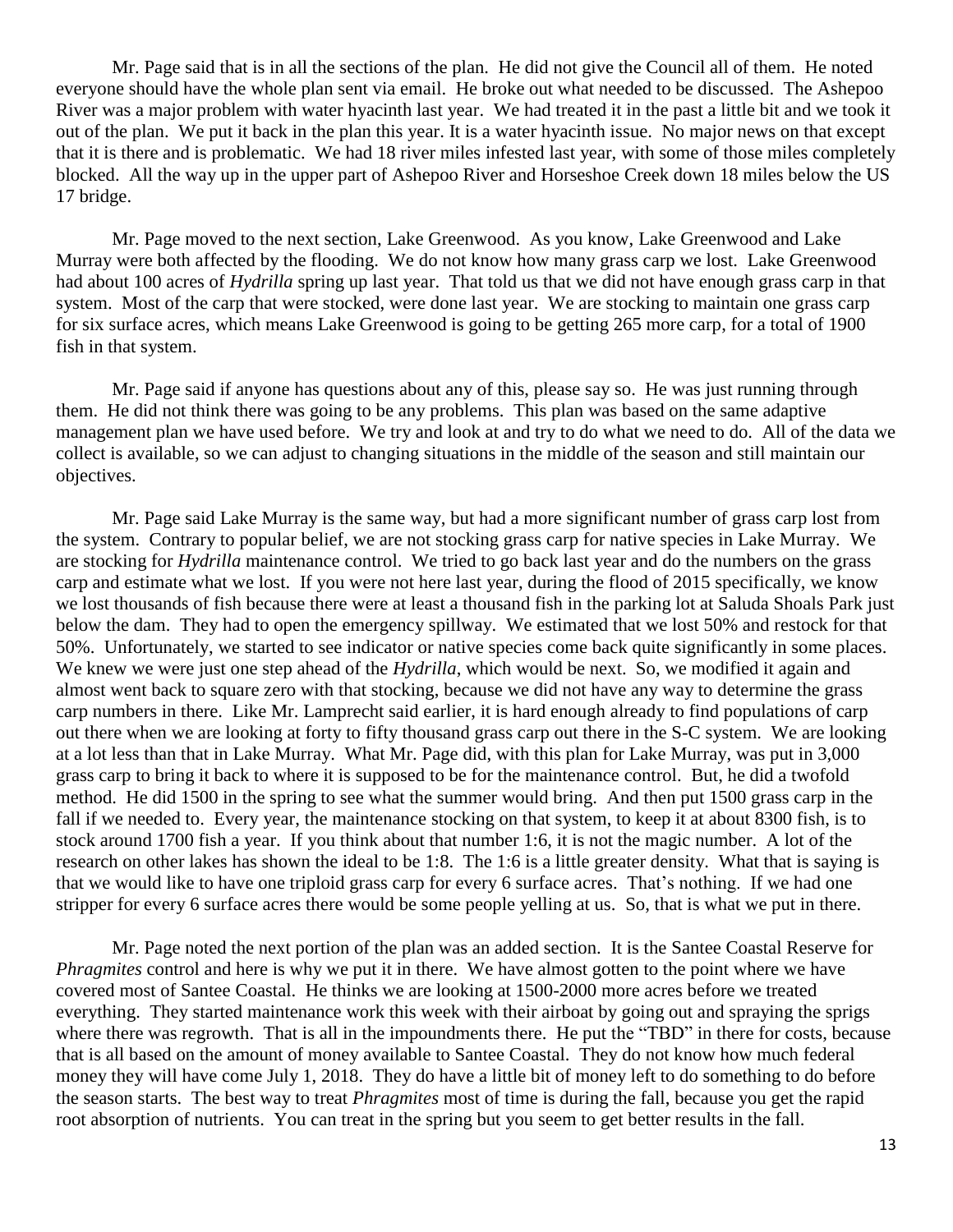Mr. Page said the S-C lakes are in here, because it is always an item to be discussed. It did not change from last year. Mr. McCord asked that giant salvinia be added as a target plant, what are management strategy is, and what chemicals we would likely be using to control this plant. He noted that Ms. Moorer can get that information to you very quickly.

Mr. Page stated with the Council's pleasure, we will put that in there before we post it in the draft status, if we approve it today. The Council will have another chance to discuss it before it is an approved plan in another month or so.

Ms. Holling asked Mr. McCord if he would like to add ProcellaCOR to the list as well. Mr. McCord answered affirmatively. Mr. Page noted that we do not have ProcellaCOR back in the index, because we do not have a label for it, yet. Ms. Lognion said it had not been submitted. There was some discussion regarding that among several Council members.

Mr. Page said the next section is Croft State Park and that was basically adding 500 more grass carp. We do that periodically. It has a flow system in it and seems to be highly effective. We have treated it in the past, but we treat it and stock it with carp. We have not done anything in about 5 to 6 years. I know we should be doing maintenance stocking on a lot of these things but sometimes you have to decide if you are going to rob Peter or pay Paul.

Mr. Page noted that the expenditures in there pretty much rounded up. He took the liberty to put 900,000 for S-C because he really did not have a number. That can be adjusted if needed. Mr. McCord said it is always a target number that never ends up being accurate.

Mr. Page said that according to the bylaws of the Council, the only thing we have to do each year, if there are no changes, is the budget, technically. But, we approve the whole plan every year. We like to get all the issues out in the open. If someone has a problem we go through the process and discuss it at a meeting. He asked if there were any questions on those things.

Mr. McCord asked if there have been any fish collections on Lake Murray in the past for condition of the fish or number of fish. Mr. Page said there had not. Mr. McCord said he knew that is an issue on the S-C's system side with cost and difficulty of collection but it would be interesting to compare those two reservoir in the conditions of the fish and such. Mr. Page said that Mr. Lamprecht has the techniques and methodology to do so. He would get with him and our new regional fisheries biologist, Jason Bettinger, and find out what might be done.

Mr. Page asked if there were any questions and if everyone was okay with what we have written. He did send out all the pages that were highlighted. There are some minor changes in there with ProcellaCOR and a few other items. We are still finding typos from stuff that were probably submitted five years ago. If you look at this thing as many times as he has, you really do not see the typos. You are just trying to get through it. Ms. Holling is good about finding those things for me.

Mr. Page asked for a motion. Mr. McCord made a motion to accept the draft plan as written. Ms. Lognion second that motion. Mr. Page said he had a motion and a second to accept the draft plan as written and post for public review and asked for discussion.

Mr. Marshall noted that the common names of plants and some of the contact information needed to be updated. Mr. Page said the contact information is not required in the plan but is just extra we put in there for information.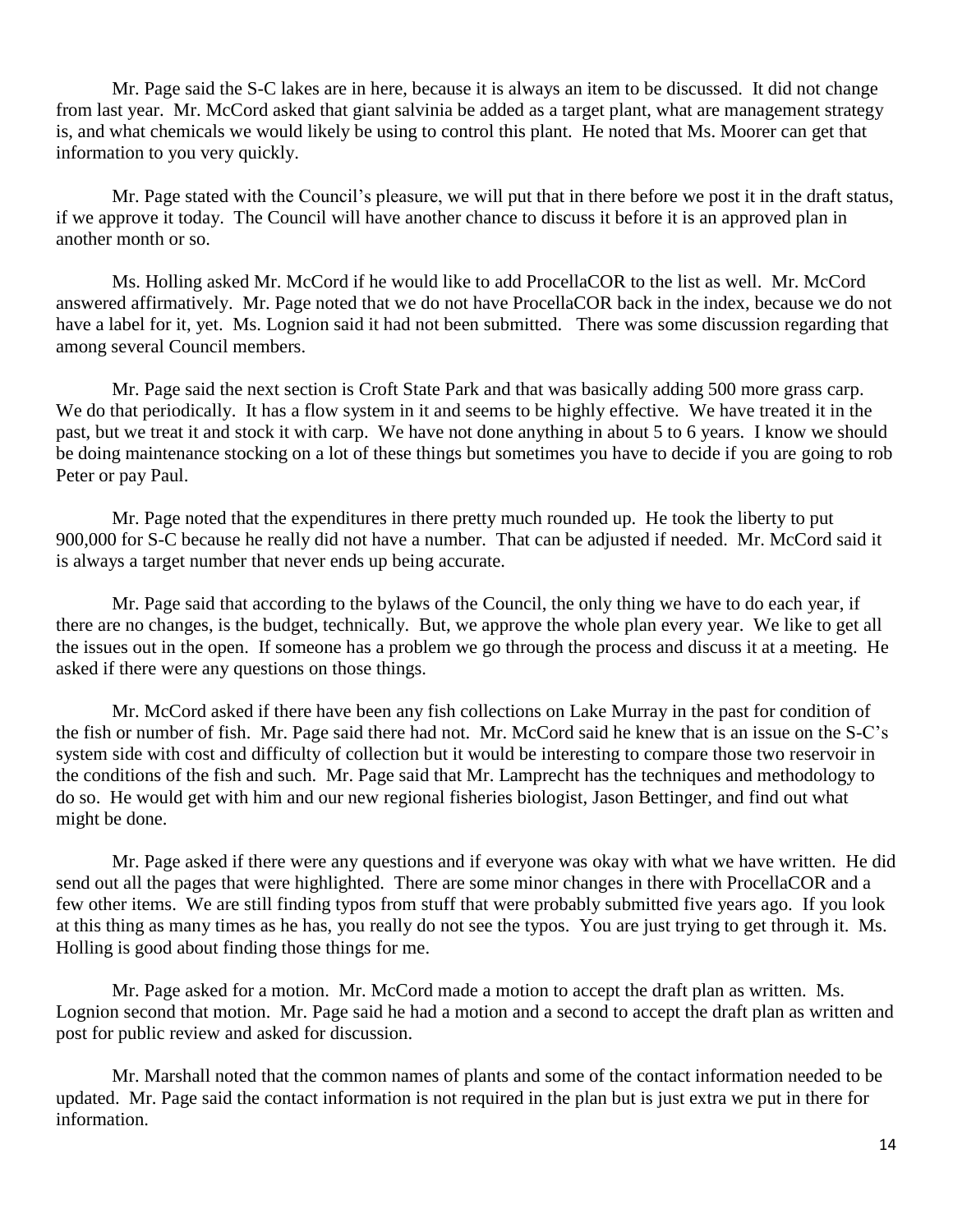Mr. McCord amended his motion to accept it pending those minor changes that Mr. Marshall just suggested. Ms. Lognion seconded that amendment to the motion.

Mr. Page noted the general gist of the plan stays the same and it gives us some leeway to do things. We can always do things in emergency situations without reconvening the Council. We have done that in the past and will probably continue to do so. He likes to make a few phone calls and make people aware of those situations.

Mr. Page said he has a motion and a second. He asked if there was any more discussion. There being none, he called for a vote. The vote was passed unanimously.

Mr. Page noted what happens next for the new members and the members of the public. We will take this back, make the few changes we discussed, post it to the web, and send out another news release. It will be posted for 30 days. So you can expect to be back here. He knows it is getting late for all of those figures. That's why I put 2018-2019. It probably should be the fiscal year, starting on July 1, but it is not possible to do that. You cannot determine spring stockings. You should set your calendars aside for the last week of April and the first week of May. We do not have to post it for 30 days, but we always do. He thinks we can post it for as little as 10 days. Mr. McCord said 30 days should be fine, just do not try and drag it out any further that.

Mr. Page said once it is posted and there is a firm date, he will send out a meeting schedule. We are going to have to free ourselves for a little while and hopefully do a short and sweet meeting, since there does not seem to be much opposition. Then we can get this done and be legal while we are treating. He guarantees we will be treating before May. Mr. McCord said S-C will try and follow the plan as closely as possible during our early treatments.

Mr. Page asked if there were any other new items for Council action. There were none and he asked Ms. Moorer if she wanted to tell them about ProcellaCOR or did she want him to do it. She agreed to do so, with him adding comments as needed.

Ms. Moorer said ProcellaCOR is a newly active ingredient in the aquatics industry. It is a hormone based product that makes the plant grow substantially until the plant dies. The herbicide is systemic and can be applied foliarly or in water, which is a benefit for us, especially on the S-C system. It has an affinity for organic components, so it is attracted to leaves and stems of a plant both in water and above water. In the S-C, the flow in our system sometimes presents an issue with getting chemical on the plant and keeping it on the plant to be beneficial. This product has a really quick uptake and being a systemic herbicide that is very new to the market, it looks like it is going to be a good tool for us to use. The training that we went to and everything they showed us in the greenhouses and ponds seems to be what really happens in the field. Sometimes they do not always align, but we are hopeful that it does. It is always great to have other tools in our tool kit. We are excited about it. It is labeled for CFH, *Hydrilla*, watermilfoil, spike rush, and other aquatic plants. For us at S-C, the big ones are CFH and *Hydrilla*.

Mr. McCrary asked if the plants grow to the maximum potential or faster than normal. Mr. Page said it makes the cell burst. It is very similar to 2,4-D and Renovate. Mr. McCord said it uses all the reserve energy components very quickly and then it has nothing left. Ms. Moorer said it uses the same protein receptors as 2,4- D does. It just has a different compound makeup that fits into that receptor better, so there is a quicker uptake. Mr. McCord said that instead of a chemical that actually destroys the cell membrane and destroys the plant itself like a lot of contact herbicides do, this mimics actual chemicals that causes the plant to grow. Like 2,4-D, this product causes it to over grow. Ms. Lognion said it starves itself.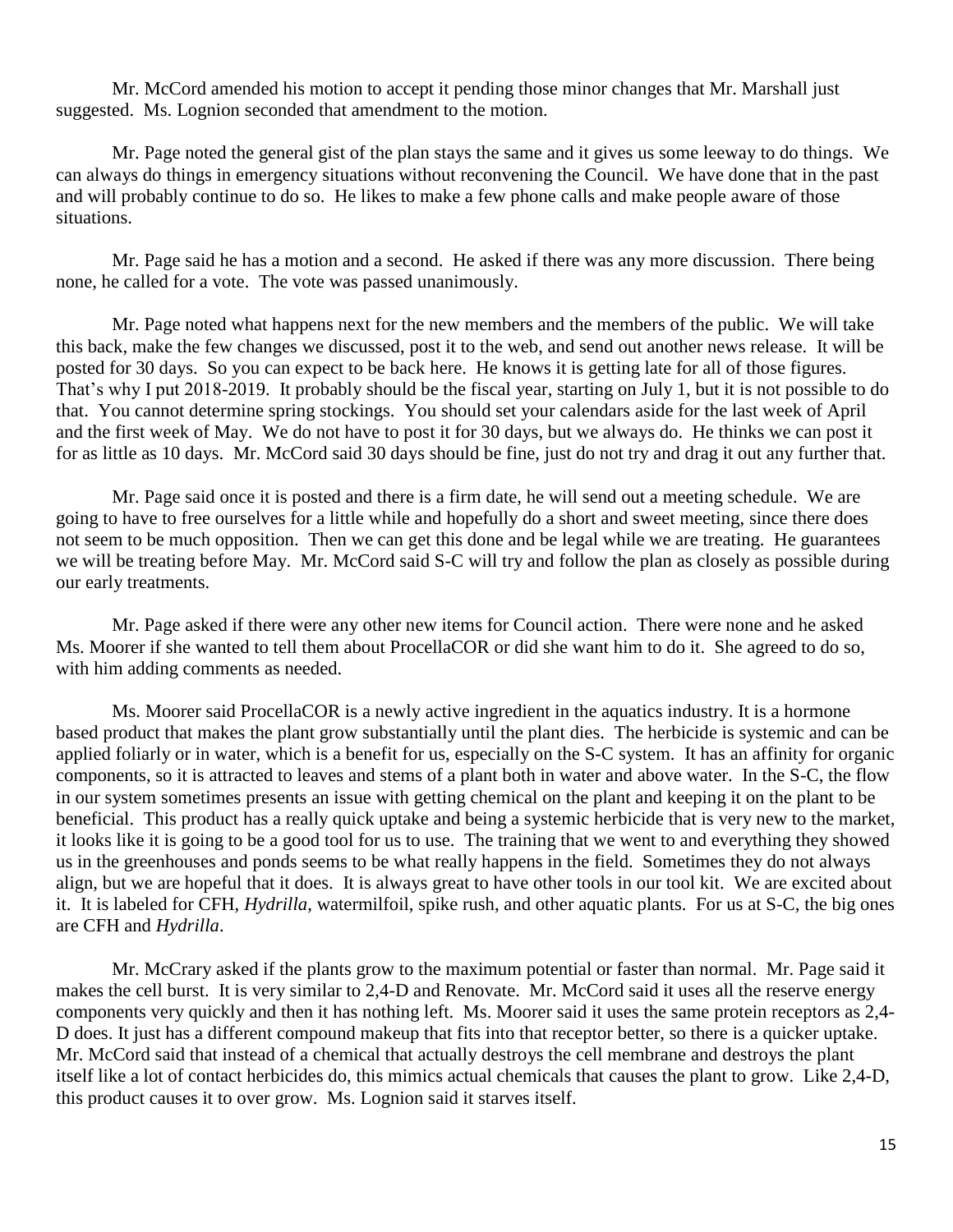Ms. Moorer said another benefit is that only plants have this receptor. Humans and animals do not have it. It a very safe herbicide and no restrictions on the herbicide like no fishing. It is great from the applicator and for the environment standpoint. Mr. Page said it has the cleanest label that the EPA can give a product. Mr. McCord said it is or at least touted to attack the target species and not tend to adversely affect some of the native plants that are not on its target list. It is reasonably target specific, but that is something we will see.

Mr. McCrary asked if there are different receptors on target plants and non-target plants. Ms. Moorer said some plants are more susceptible or sensitive to it. A couple months ago, she was able to go to the manufacturer's research and development compound. They had huge vats where they were growing out *Hydrilla* and *Vallisneria*. We want to keep our *Vallisneria* and get rid of *Hydrilla*. They treated all that. It was amazing that the *Vallisneria* looked great and the *Hydrilla* did too until you touched it and it just fell apart and shattered like glass in your hand. Vallisneria was not as affected. Same thing with the pondweeds. They are somewhat susceptible, but not as quite as much as *Hydrilla* would be. So that is a win for us.

Mr. McCord said you can set your control levels by the amount of the chemical you use, so that it will impact those more susceptible plants rather than the ones that are not. Ms. Moorer said it has very low rates.

Mr. Page said it has very short half-life, so it is out of the system in a matter of days rather than weeks. Some herbicides have a tendency to hang around and bio accumulate in the soil. This one does not. It is brand new chemistry and never been sold in the agriculture or landscape market. It was developed specifically for the aquatic market. We have been doing this for thirty years and he knows of three products that were specifically developed for the aquatic market. This product requires minimal equipment that you use to spray most weeds. It attacks fast. It is like Sonar with its systemic properties, but with Sonar, you need 21 days of contact time. The higher density of the plants, the faster ProcellaCOR is absorbed out of the water. It has no restrictions, as Ms. Moorer said. The only restriction is for agriculture irrigation, so food crops could potentially be impacted. From the research, they do not think it will kill the food crops, but just burn them a little bit. Pretty cool stuff if it works like they said it would.

Mr. McCord reminded everyone of legislation that was introduced last year to revamp or remove some organizations from the Council and add other members. Nothing got passed last year and the legislation was out there again this year, but he is not real sure where that stands. We have discussed the original creation of the Council. The Council was created to provide oversight from a multi-agency group, all of whom have some connection to invasive species or aquatic systems in order that final decisions are basically well thought out and are in place. In his opinion, the proposal he saw would water that down significantly and add/or take away members that should be part of the Council. He does not know where that stands or where that is going to go. Personally, he would urge people to contact their legislators and suggest that the Council stay as it is. He urged and asked Mr. Page to urge the members that are already in place to send somebody to the Council meetings. It has been the biggest issue in the past. A complete overhaul of the Council is both unnecessary and potentially problematic moving forward. He feels the changes would make it more difficult to come to an appropriated decisions based on biology and science. He thinks we have an appropriated group and would hate to see that go through a major change just to satisfy an individual concern.

Ms. Holling said she has been trying to keep up with that legislation. The last time she looked, it was still in committee as of last week. It has not come up for any discussion. Mr. Page said it is still tabled from last year. Ms. Lognion said, according to the Clemson University's legislative liaisons we spoke to last week, they think it is just going to sit there. But our concerns are if they remove Department of Regulations from the Council. It is ridiculous and insane, because we are the regulatory division for regulating pesticides application, whether that is aquatic or on land. We need to be there. Our concern is for this surfacing next year. Mr. Page said it would have to be reintroduced next year. We are in the second year of the cycle, so the bill has to be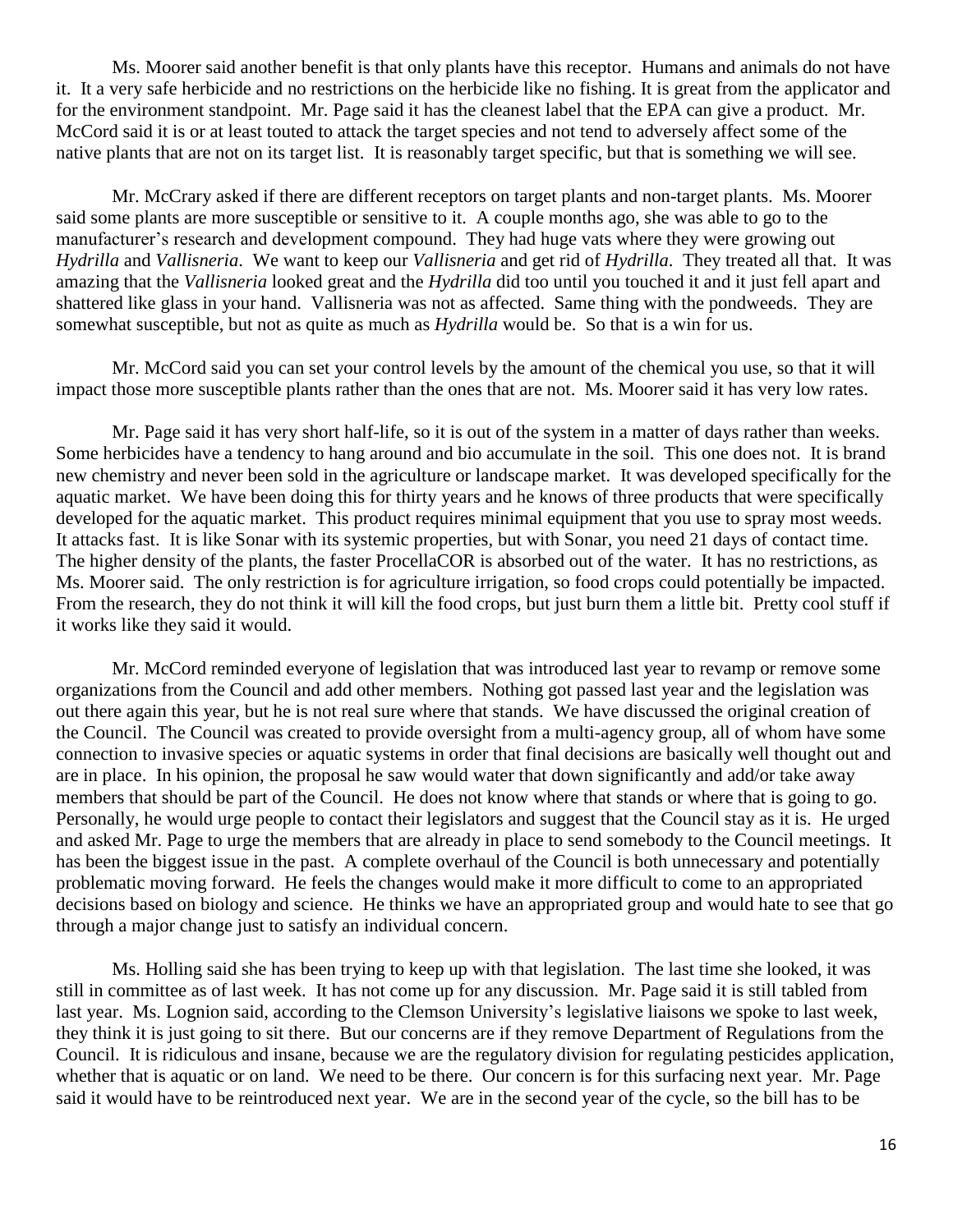reintroduced next year and it already lost one of its four sponsors. Ms. Lognion said our Council thinks it is pretty positive that the bill is going to sit there and die right there.

Mr. Page reiterated that we have enough science, enough experience, and enough knowledge from around the table with different perspectives to sit down and hash this stuff out. This is not the only meeting we have about this. We have staff meetings internally about the plan, about what we want to do and a lot of other issues on the WMAs. We also have meetings with S-C to discuss the same issues between the agencies. So it is not like we are going behind the other Council member's backs, but when you are the ones with the feet on the ground, you kind of have to get your ducks in a row before ever presenting anything to the Council itself. The Council is well aware of those meeting. Sometimes, some of the Council members have been invited to those meetings. Some are there by default. It is a good process and it has worked since it was implemented. Attendance was a major issue and the bill was being pushed for that reason. I think we solved that problem with Sarah, as soon as she has that baby and gets back to work. She has been very proactive and is asking questions. Even when she was first out of maternity leave, she was asking those questions and wanted to be involved. We take roll and a list of that is available if you want to see it. He has had it compiled for different legislatures. It shows the majority of the people here are here 75 to 80% of the time. For new members, you need a copy of the bylaws. We have to have a quorum present and it takes a two-thirds majority of Council members to vote and pass a plan or a section of the plan. We break it up sometimes. If we do not get a twothirds vote, the decision defers to SCDNR. The director makes the decision, but Mr. Page gives him the information.

Mr. McCord said it is very important that all the members show up for the meetings, specifically the meetings where we are voting on important issues. Whether it was SCDNR or any other agency was the head of the group, the design of the Council is for the Council to make that decision, not for that decision to be reverted to any one agency, to then make it based on whatever influence they might have or not. That is the whole point in the Council being here so no one agency or outside influence on that agency makes those final decisions. They are made as a group with scientific information to back them up and input from the public in a whole ball of whacks. We need to try avoid not having enough members to have a majority vote.

Mr. Page said if you cannot be here, we have a conference system where he can call you on his cell phone and conference you in. He can put two people on that cell phone. If he has to buy another one so we can conference others, then we will do that.

Mr. McCord asked if the bylaws allow for a proxy member. Mr. Page said they do. That is standard parliamentary procedure. For instance, if Mr. Simmons could not make it next time, he can send someone in his place for him and his vote. Mr. McCord said that was his point. It should not be that difficult to have an attendee present for all the meetings, since we do not meet that many times. Obviously, it is difficult for the same person, who could have something come up, but they could just send a proxy and have someone there to provide a vote. Mr. Page said he would send the bylaws out to all the Council members to make sure everyone has a copy.

Ms. Lognion said she just got an email from our registration person. ProcellaCOR is registered.

Mr. Page asked if there were any questions. Mr. Wannamaker asked what Mr. Page would recommend for a proxy or someone from your agency and if there were any requirements for that person. Mr. Page said not if they are just attending for you and are not your proxy every time. That would be considered a new member. A new member has to be appointed by the agency's head and he or she has to have a letter from the agency head. Mr. McCord thinks it needs to be a person from your agency.